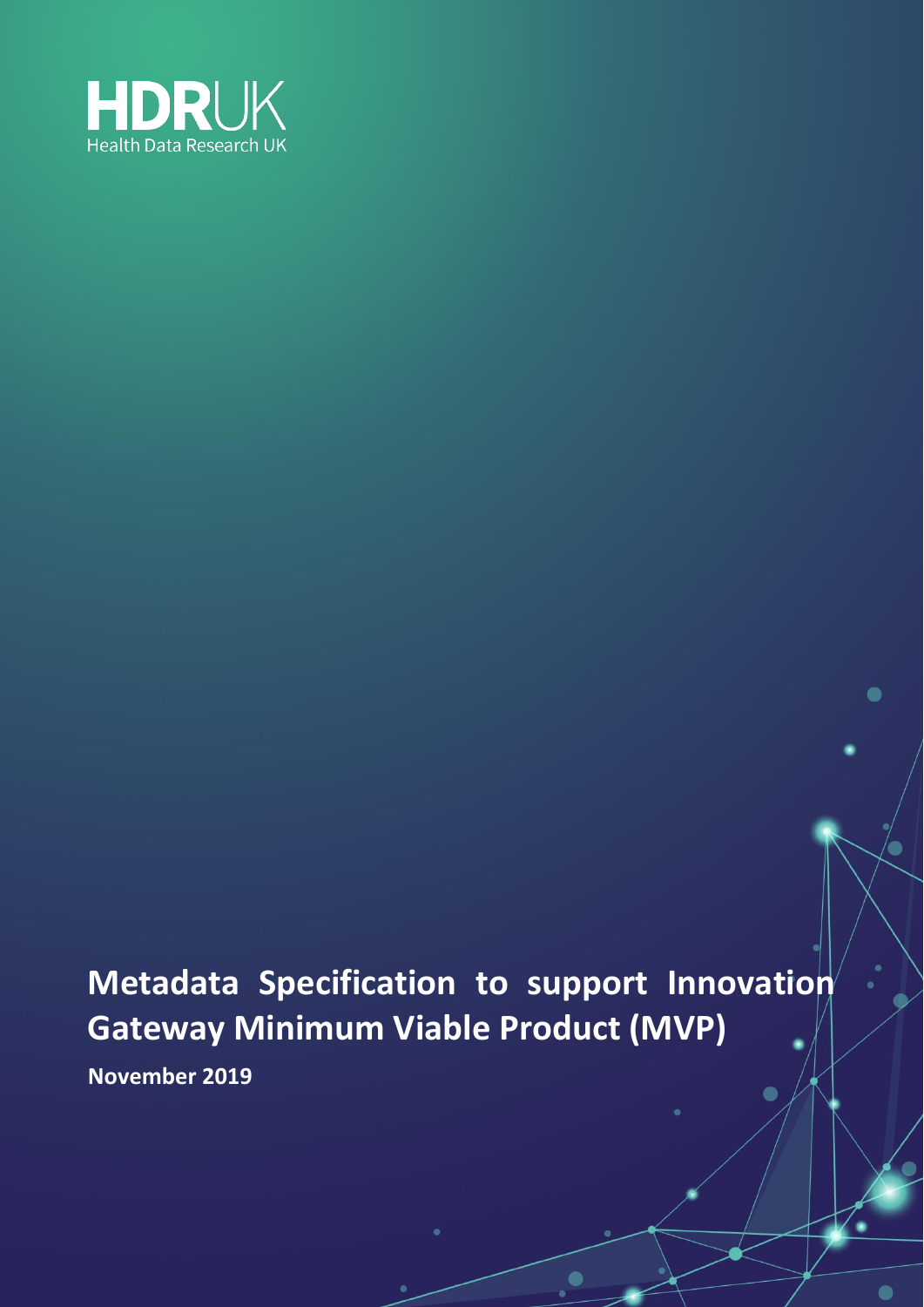### <span id="page-1-0"></span>**Purpose**

The following document has been developed to define the metadata needed for the Innovation Gateway MVP stage of the onboarding process.

The specification is initially focused on Summary and Business level metadata (see proposed metadata levels in principles below)

The metadata specification has been created and generated from:

<https://hdronboard.metadata.works/#/122894/dataClass/123142/main?path=122894-all-123142>

| <b>Document Control Information</b>                 |                              |                                  |                        |                                                                                       |                         |                 |              |
|-----------------------------------------------------|------------------------------|----------------------------------|------------------------|---------------------------------------------------------------------------------------|-------------------------|-----------------|--------------|
| <b>Version</b>                                      | <b>Status</b>                | Author(s)                        | Date<br><b>Created</b> | <b>Reviewer(s)</b>                                                                    | Date<br><b>Reviewed</b> | <b>Approved</b> | <b>Notes</b> |
| 1.1.7                                               | Trial                        | A.Milward,<br>M.Jones,           | A.Tripathi, 14/11/2019 | A.Milward,<br>J.Davies,<br>J.Welch,<br>S.Varma,<br>D.Seymor,<br>N.Sebire,<br>G.Reilly | 15/11/2019 15/11/2019   |                 |              |
| <b>Minimum</b><br><b>Retention</b><br><b>Period</b> | Permanent                    |                                  |                        |                                                                                       |                         |                 |              |
| <b>Disposal</b><br><b>Required</b>                  |                              | Archive when new version created |                        |                                                                                       |                         |                 |              |
|                                                     | <b>Classification PUBLIC</b> |                                  |                        |                                                                                       |                         |                 |              |
| <b>Next Review</b><br>due:                          | 22/11/2019                   |                                  |                        |                                                                                       |                         |                 |              |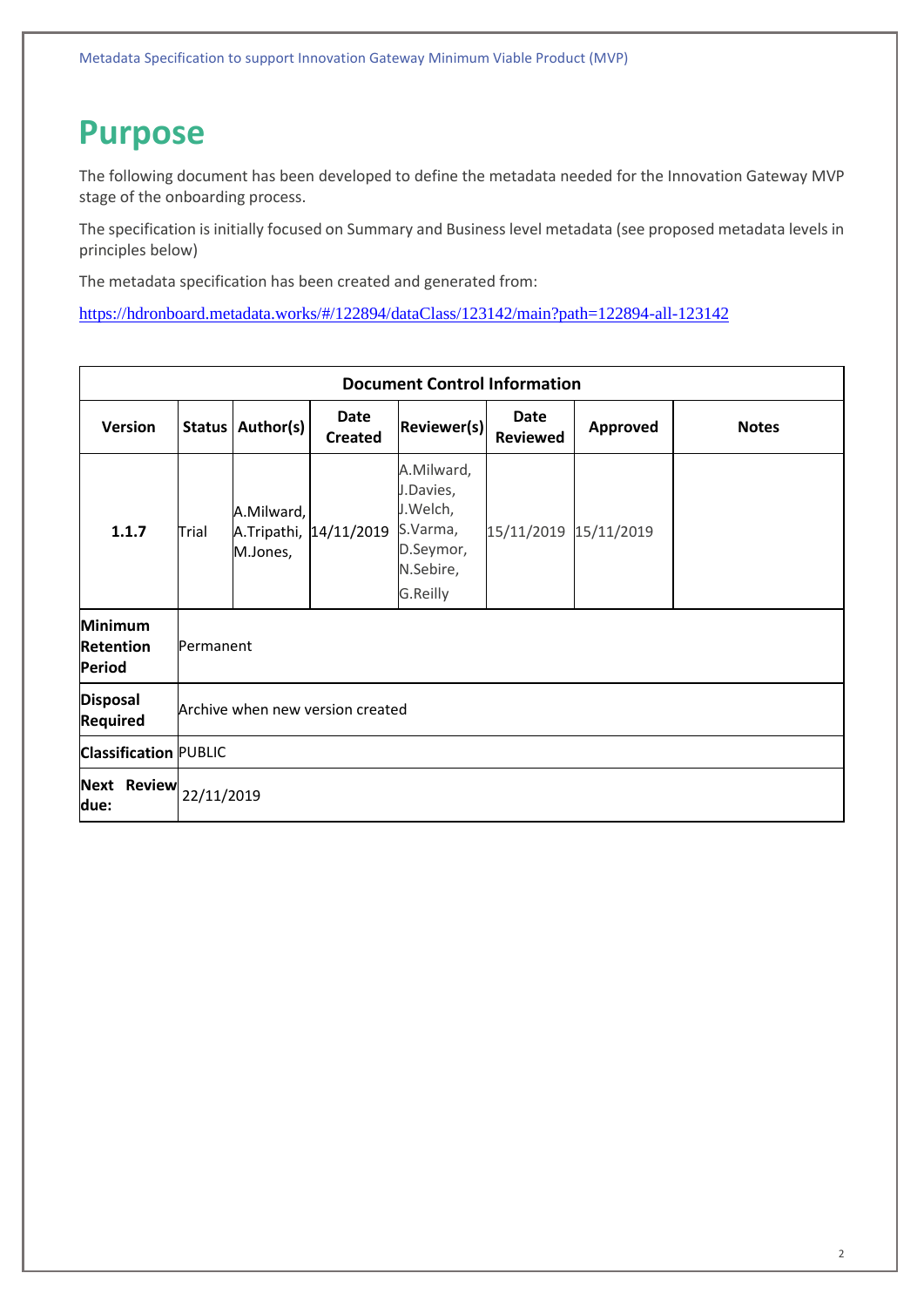# <span id="page-2-0"></span>**Contents**

| METADATA SPECIFICATION TO SUPPORT INNOVATION GATEWAY MINIMUM VIABLE PRODUCT (MVP) 1 |
|-------------------------------------------------------------------------------------|
|                                                                                     |
|                                                                                     |
|                                                                                     |
|                                                                                     |
|                                                                                     |
|                                                                                     |
|                                                                                     |
|                                                                                     |
|                                                                                     |
|                                                                                     |
|                                                                                     |
|                                                                                     |
|                                                                                     |
|                                                                                     |
|                                                                                     |
|                                                                                     |
|                                                                                     |
|                                                                                     |
|                                                                                     |
|                                                                                     |
|                                                                                     |
|                                                                                     |
|                                                                                     |
|                                                                                     |
|                                                                                     |
|                                                                                     |
|                                                                                     |
|                                                                                     |
|                                                                                     |
|                                                                                     |
|                                                                                     |
|                                                                                     |
|                                                                                     |
|                                                                                     |
|                                                                                     |
|                                                                                     |
|                                                                                     |
|                                                                                     |
|                                                                                     |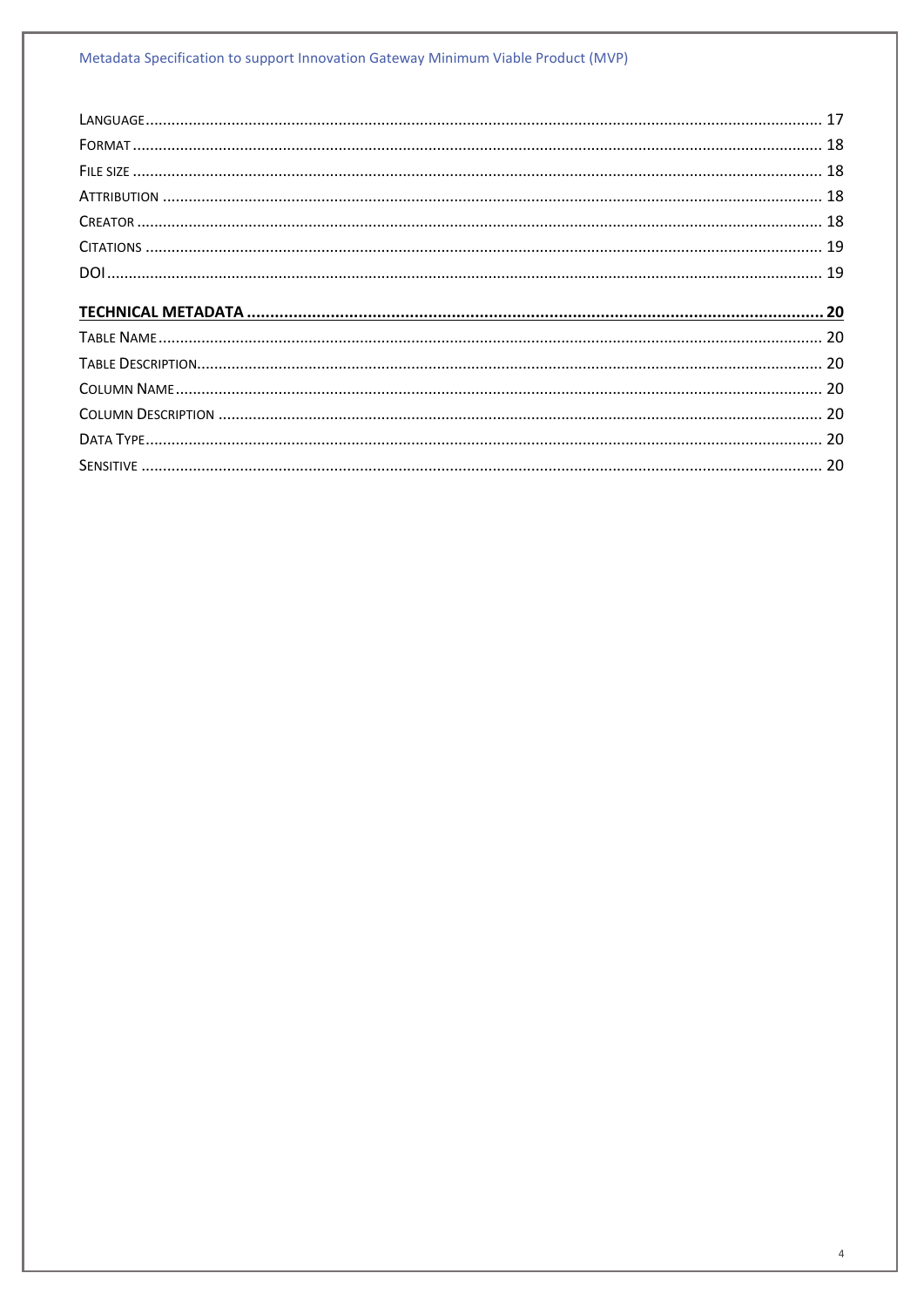# <span id="page-4-0"></span>**Introduction**

As part of the development of the Innovation Gateway Minimum Viable Product (MVP), Health Data Research UK (HDR UK) must complete an initial onboarding activity to collect high level information that describes the datasets that are available for research and innovation across members of the UK Health Data Research Alliance and the seven health data research hubs. This information must be human and machine-readable allowing researchers to understand the data that is available and allowing the Gateway to index the information to return relevant search results.

HDR UK's initial requirements have been used as a baseline specification and iterated based on feedback and suggestions from IBM (supporting MVP portal), Oxford University (providing the Metadata catalogue) and HDR UK. This is part of an MVP. We have tried to provide coverage for organisation who are already collecting metadata and would like to provide it to the gateway, but we expect as the project progresses there will be further iterations of the specification.

The following principles have governed the work and decisions made:

- Specification that will be distributed in first iteration will be "good enough MVP" rather than perfect
- Metadata should be based on a user need and a user story
- Metadata should use standard terminologies whenever possible and 2.1. DCAT is the de-Facto standard and links to schema.org should be provided where available
	- $\circ$  If an identified need does not have an equivalent DCAT entry, another standard should be selected, including ONS standards
	- $\circ$  Only if no standard can be found should we create a new metadata entry
- Naming convention: Metadata "titles" will be lowercase, underscore separated (note that in the human readable specification we are using Capitalised for ease of reading)
- Prioritisation of Metadata has been based on Impact vs Effort (effort needs to consider potential for automation in the longer-term vs manual in nearer term) however, this will be easier to quantify as the project progresses

The following different levels of metadata quality have been defined:

- Summary Metadata (Mandatory)
- Business Metadata
	- o Required
		- o Recommended
- Technical Metadata (variable level metadata i.e. data elements, types etc.)
	- o Required
	- o Recommended
- Enhanced Metadata (not in scope for initial on boarding)
	- o Profiling
	- o Quality
	- o Other

As the project progresses metadata will be categorised accordingly based on use need.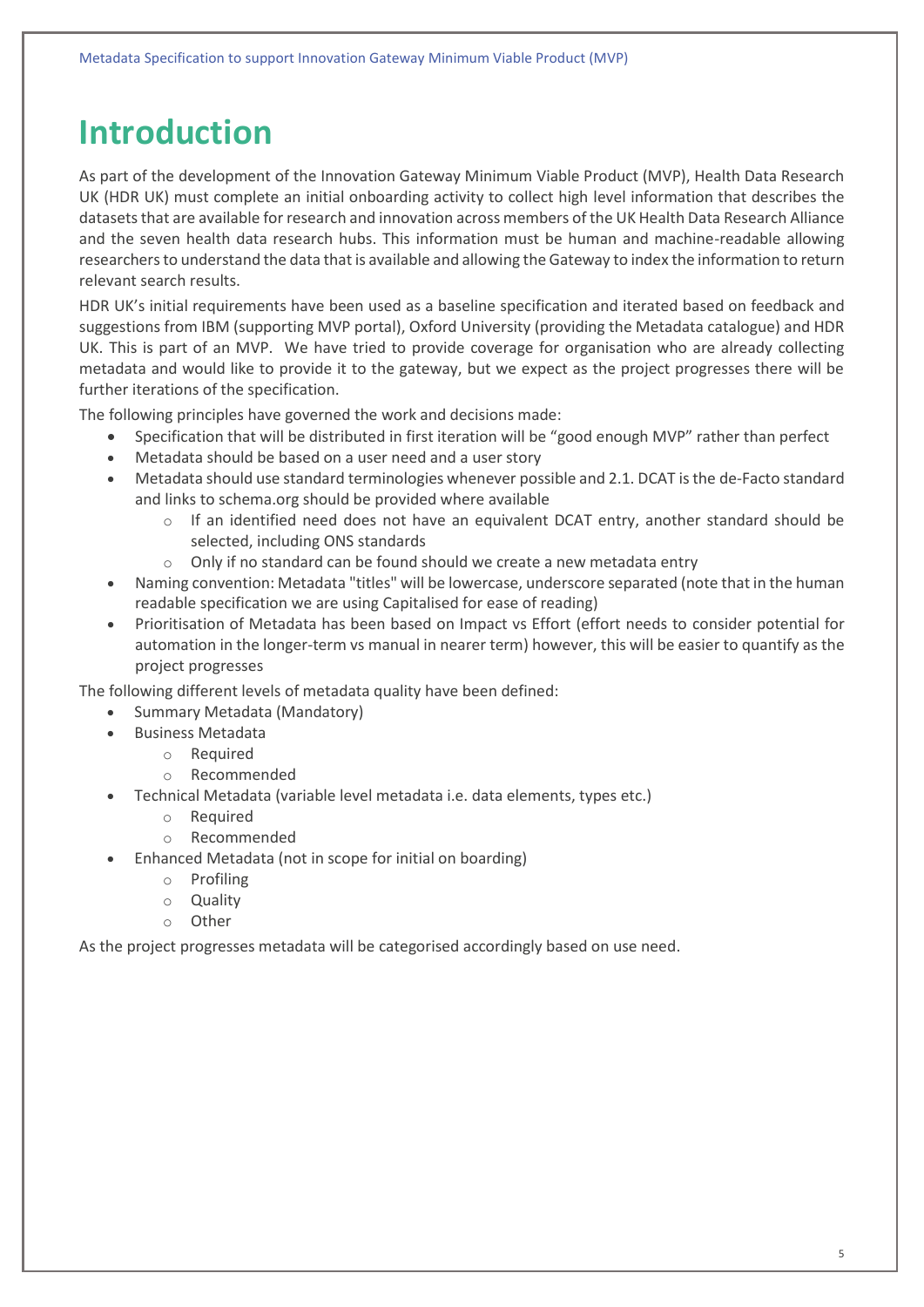Metadata Specification to support Innovation Gateway Minimum Viable Product (MVP)

## <span id="page-5-0"></span>**Summary metadata**

Summary metadata must be completed for [data custodians](https://hdronboard.metadata.works/#/123147/dataClass/123148/main?path=123147-all-123148) onboarding metadata into the Innovation Gateway MVP.

<span id="page-5-2"></span><span id="page-5-1"></span>

| <b>Identifier</b> | Completion Guidance: Please provide a local identifier used to<br>identify the dataset (if available).<br>Note: if a DOI is available this can be provided in the Attribution<br>section.<br>Definition: A unique identifier of the item.<br>Note: The identifier might be used as part of the URI of the item, but xs:string<br>still having it represented explicitly is useful.<br>Vocabulary: Data Catalog Vocabulary (DCAT)<br>RDF Property: dc:identifier<br>Range: rdfs:Literal<br>Source: dct:identifierdct:resource identifier |                                                                               | Min Occurs: 0<br>Max Occurs: 1 |
|-------------------|-----------------------------------------------------------------------------------------------------------------------------------------------------------------------------------------------------------------------------------------------------------------------------------------------------------------------------------------------------------------------------------------------------------------------------------------------------------------------------------------------------------------------------------------|-------------------------------------------------------------------------------|--------------------------------|
| As A [user]       | Researcher                                                                                                                                                                                                                                                                                                                                                                                                                                                                                                                              |                                                                               |                                |
| I Want To         | know the name of identifier for the dataset                                                                                                                                                                                                                                                                                                                                                                                                                                                                                             |                                                                               |                                |
| So That           | I can identify, refer to it                                                                                                                                                                                                                                                                                                                                                                                                                                                                                                             |                                                                               |                                |
|                   |                                                                                                                                                                                                                                                                                                                                                                                                                                                                                                                                         |                                                                               |                                |
| <b>Title</b>      | <b>Completion Guidance:</b> This is the name of the dataset.<br>Definition: A name given to the item.<br>Vocabulary: Data Catalog Vocabulary (DCAT)<br>RDF Property: dc:title<br>Range: rdfs: Literal<br>Source: dct:title<br>See also: schema.org <b>Dataset/name</b>                                                                                                                                                                                                                                                                  | xs:string                                                                     | Min Occurs: 1<br>Max Occurs: 1 |
| As A [user]       | Researcher                                                                                                                                                                                                                                                                                                                                                                                                                                                                                                                              |                                                                               |                                |
| I Want To         | know the name of the dataset                                                                                                                                                                                                                                                                                                                                                                                                                                                                                                            |                                                                               |                                |
| So That           | I can identify and find it                                                                                                                                                                                                                                                                                                                                                                                                                                                                                                              |                                                                               |                                |
|                   |                                                                                                                                                                                                                                                                                                                                                                                                                                                                                                                                         |                                                                               |                                |
| <b>Abstract</b>   | <b>Completion Guidance:</b> Provide a short summary of the dataset<br>(limited to 256 characters)<br>Definition: A summary of the resource.<br>Vocabulary: DCMI Metadata Terms<br>RDF Property: rdf-syntax-ns#Property<br>Refines: dc:description<br>Source: dc:abstract<br>See also: schema.org Dataset/abstract                                                                                                                                                                                                                       | xs:string<br>// min 5<br>$\frac{1}{\text{max}}$ 256<br>$x == \frac{1}{5,256}$ | Min Occurs: 1<br>Max Occurs: 1 |
| As A [user]       | Researcher                                                                                                                                                                                                                                                                                                                                                                                                                                                                                                                              |                                                                               |                                |

<span id="page-5-3"></span>I Want To read a plain English summary of the dataset So That I can decide if I want to find out more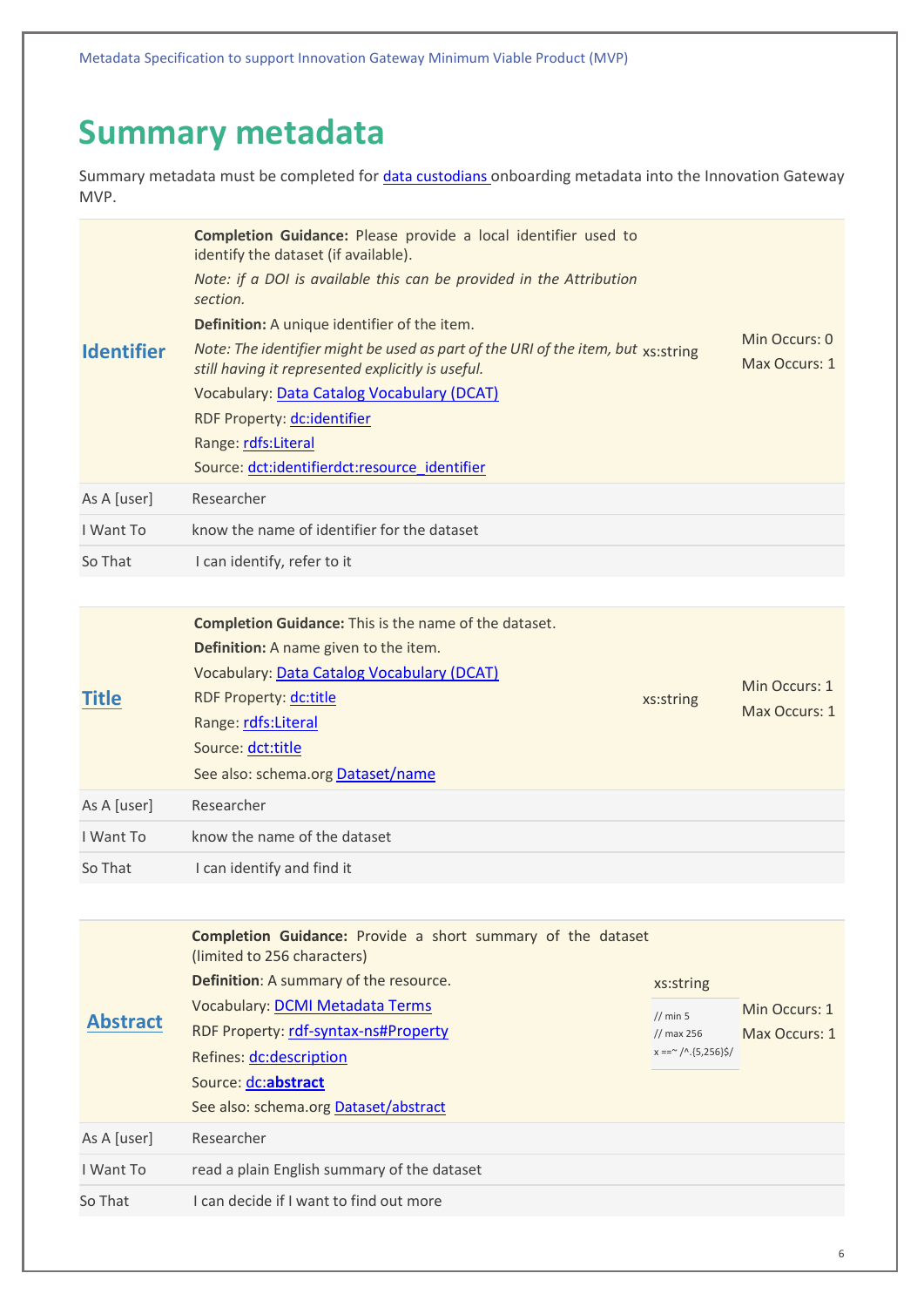<span id="page-6-1"></span><span id="page-6-0"></span>

|                                | Metadata Specification to support Innovation Gateway Minimum Viable Product (MVP)                                                                                                                                                                                                                                                                                                                                                                                                                                                                                      |           |                                |
|--------------------------------|------------------------------------------------------------------------------------------------------------------------------------------------------------------------------------------------------------------------------------------------------------------------------------------------------------------------------------------------------------------------------------------------------------------------------------------------------------------------------------------------------------------------------------------------------------------------|-----------|--------------------------------|
| <b>Publisher</b>               | <b>Completion Notes:</b> This is the organisation that is the data custodian.<br>They are responsible for the data access request process, as well as<br>publishing and maintaining the metadata<br>Definition: The entity responsible for making the item available.<br>Vocabulary: Data Catalog Vocabulary (DCAT)<br>RDF Property: dc:publisher<br>Source: dct:publisher<br>See also: schema.org Dataset/publisher                                                                                                                                                   | xs:string | Min Occurs: 1<br>Max Occurs: 1 |
| As A [user]                    | Researcher                                                                                                                                                                                                                                                                                                                                                                                                                                                                                                                                                             |           |                                |
| I Want To                      | know the publisher                                                                                                                                                                                                                                                                                                                                                                                                                                                                                                                                                     |           |                                |
| So That                        | I can understand the context of the dataset                                                                                                                                                                                                                                                                                                                                                                                                                                                                                                                            |           |                                |
|                                |                                                                                                                                                                                                                                                                                                                                                                                                                                                                                                                                                                        |           |                                |
| <b>Contact</b><br><b>Point</b> | <b>Completion Guidance:</b> A URL with the information for and/or the<br>email address of, the person or role within the data custodian<br>organisation, who is responsible for the data access process and<br>metadata maintenance<br><b>Definition:</b> Relevant contact information for the catalogued<br>resource. Use of vCard is recommended [VCARD-RDF].<br>Vocabulary: Data Catalog Vocabulary (DCAT)<br>RDF Property: dct:contactPoint<br>Range: vcard:Kind<br>Source: dct:contact point                                                                      | xs:string | Min Occurs: 1<br>Max Occurs: 1 |
| As A [user]                    | Researcher                                                                                                                                                                                                                                                                                                                                                                                                                                                                                                                                                             |           |                                |
| I Want To                      | contact person                                                                                                                                                                                                                                                                                                                                                                                                                                                                                                                                                         |           |                                |
| So That                        | I can understand the datasets and request access                                                                                                                                                                                                                                                                                                                                                                                                                                                                                                                       |           |                                |
|                                |                                                                                                                                                                                                                                                                                                                                                                                                                                                                                                                                                                        |           |                                |
| <b>Access</b><br><b>Rights</b> | Completion Guidance: Text or link to website/documentation<br>where data access request process and/or guidance is provided<br>Definition: Information about who can access the resource or an<br>indication of its security status.<br>Vocabulary: Data Catalog Vocabulary (DCAT)<br>RDF Property: dct:accessRights<br>Range: dct:RightsStatement<br>Usage note: Access Rights MAY include information regarding<br>access or restrictions based on privacy, security, or other policies.<br>Source: access rights<br>See also: schema.org Dataset/conditionsOfAccess | xs:string | Min Occurs: 1<br>Max Occurs: * |
| As A [user]                    | Researcher                                                                                                                                                                                                                                                                                                                                                                                                                                                                                                                                                             |           |                                |
| I Want To                      | know what I can do with the data                                                                                                                                                                                                                                                                                                                                                                                                                                                                                                                                       |           |                                |
|                                |                                                                                                                                                                                                                                                                                                                                                                                                                                                                                                                                                                        |           |                                |

<span id="page-6-2"></span>So That I have a legal and ethical basis for analysing it in my research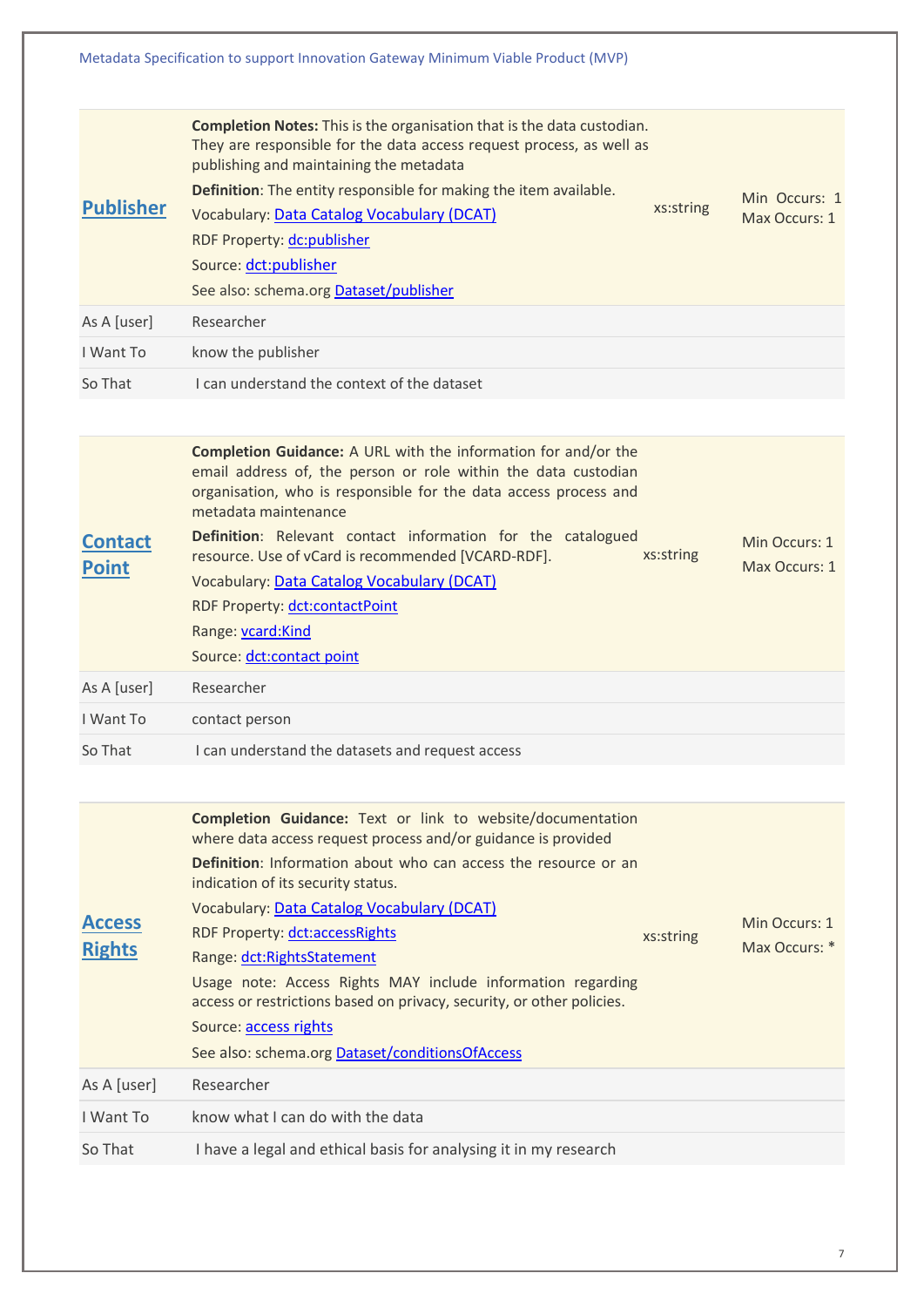<span id="page-7-0"></span>

| Metadata Specification to support Innovation Gateway Minimum Viable Product (MVP) |                                                                                                                                                                                                                                                                                                                                                                                                                                                                                                                                                                                                                                                                                                                                                                                                                                                                                                       |                                |  |  |  |
|-----------------------------------------------------------------------------------|-------------------------------------------------------------------------------------------------------------------------------------------------------------------------------------------------------------------------------------------------------------------------------------------------------------------------------------------------------------------------------------------------------------------------------------------------------------------------------------------------------------------------------------------------------------------------------------------------------------------------------------------------------------------------------------------------------------------------------------------------------------------------------------------------------------------------------------------------------------------------------------------------------|--------------------------------|--|--|--|
| <b>Group</b>                                                                      | <b>Completion Guidance:</b> Please complete if the dataset is part of a<br>group family or collection i.e. Hospital Episode Statistics has several<br>constituents<br><b>Definition:</b> A collection is an entity that provides a structure to some<br>constituents that must themselves be entities. These constituents<br>are said to be member of the collections.<br>More specifically, Influence is the capacity of an entity, activity, or<br>agent to have an effect on the character, development, or behaviour<br>of another by means of usage, start, end, generation, invalidation, xs:string<br>communication, derivation, attribution, association, or delegation.<br>Vocabulary: PROV-O: The PROV Ontology<br><b>RDF Property: prov:Collection</b><br>Sub-property of: prov: qualified Influence<br>Domain: prov: Entity<br>Range: prov: Entity<br>Source: schema.org Dataset/isPartOf | Min Occurs: 0<br>Max Occurs: 1 |  |  |  |
| As A [user]                                                                       | Researcher                                                                                                                                                                                                                                                                                                                                                                                                                                                                                                                                                                                                                                                                                                                                                                                                                                                                                            |                                |  |  |  |
| I Want To                                                                         | know whether the dataset is part of a wider group                                                                                                                                                                                                                                                                                                                                                                                                                                                                                                                                                                                                                                                                                                                                                                                                                                                     |                                |  |  |  |
| So That                                                                           | I can find other datasets of the group                                                                                                                                                                                                                                                                                                                                                                                                                                                                                                                                                                                                                                                                                                                                                                                                                                                                |                                |  |  |  |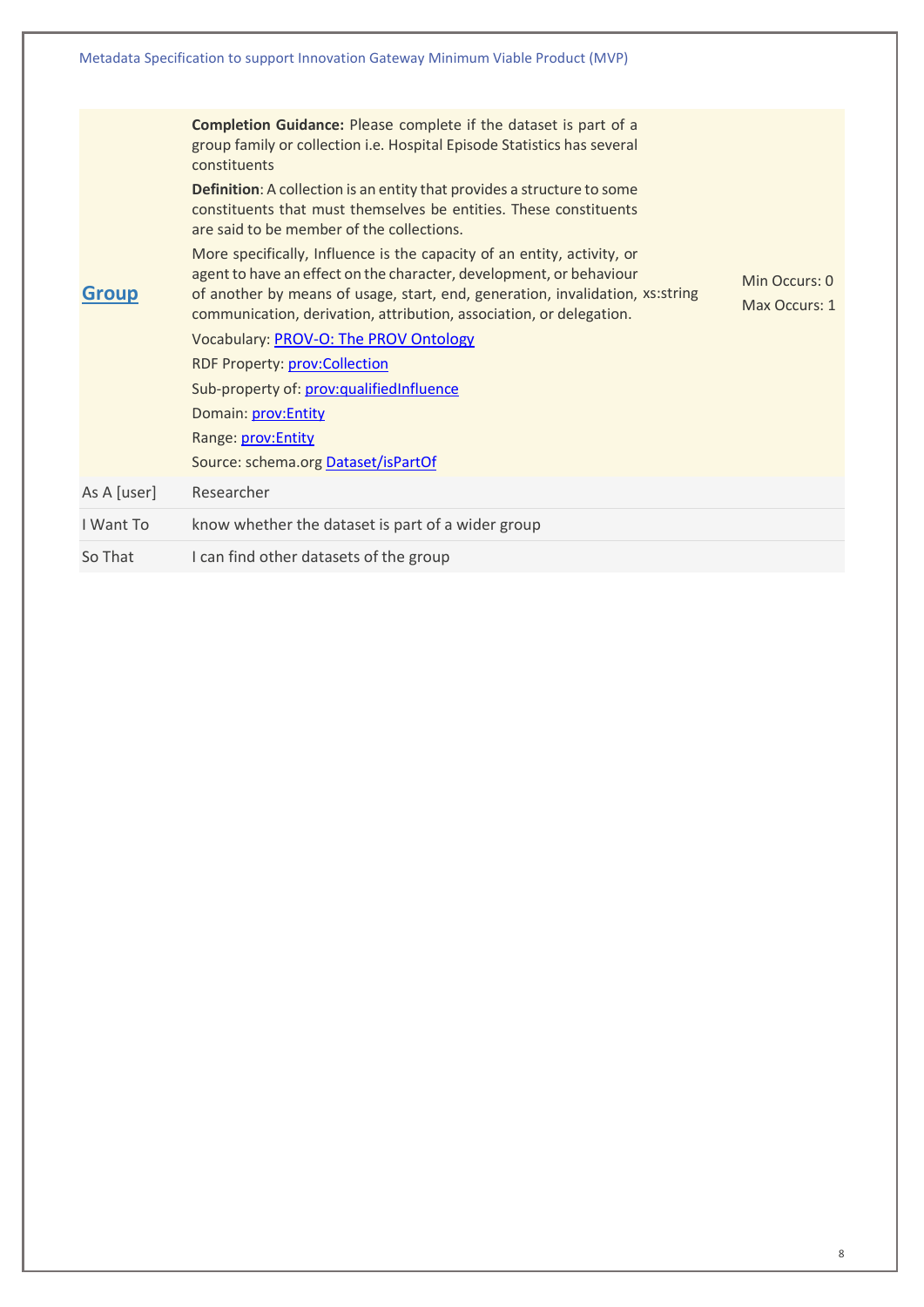### <span id="page-8-0"></span>**Business Metadata**

Business metadata provides context for datasets that improve their discoverability through the Innovation Gateway. HDR UK has two categories of business metadata they ask [data custodians](https://hdronboard.metadata.works/#/123147/dataClass/123148/main?path=123147-all-123148) to provide.

- **Required**: this information is required as part of the onboarding process and is key to making your data more discoverable for researchers
- **Recommended**: this information is recommended for the onboarding process as it gives researchers key contextual information and will improve the dataset rank

### <span id="page-8-1"></span>**Required**

This information is required as part of the onboarding process and is key to making your data more discoverable for researchers

<span id="page-8-3"></span><span id="page-8-2"></span>

|                               | <b>Completion Guidance:</b> A free-text account of the data (limited to<br>50000 characters) and/or a resolvable URL of a document<br>(webpage, pdf, word) that describing the dataset. This provides<br>detailed context about the dataset.<br><b>Definition:</b> A free-text account of the record.<br><b>Description</b> Vocabulary: Data Catalog Vocabulary (DCAT)<br>RDF Property: dc:description<br>Range: rdfs: Literal<br>Source: dcat:record description<br>See schema.org Datasset: description                                                                                                                                                                                                                                                                                                                                                                                                       | xs:string<br>// min 5<br>// max 50000<br>$x == ^{\sim} / ^{\wedge}.$ {5,50000}\$/ | Min Occurs: 0<br>Max Occurs: 1 |
|-------------------------------|-----------------------------------------------------------------------------------------------------------------------------------------------------------------------------------------------------------------------------------------------------------------------------------------------------------------------------------------------------------------------------------------------------------------------------------------------------------------------------------------------------------------------------------------------------------------------------------------------------------------------------------------------------------------------------------------------------------------------------------------------------------------------------------------------------------------------------------------------------------------------------------------------------------------|-----------------------------------------------------------------------------------|--------------------------------|
| As A [user]                   | Researcher                                                                                                                                                                                                                                                                                                                                                                                                                                                                                                                                                                                                                                                                                                                                                                                                                                                                                                      |                                                                                   |                                |
| I Want To                     | know the description                                                                                                                                                                                                                                                                                                                                                                                                                                                                                                                                                                                                                                                                                                                                                                                                                                                                                            |                                                                                   |                                |
| So That                       | I can understand information about the dataset                                                                                                                                                                                                                                                                                                                                                                                                                                                                                                                                                                                                                                                                                                                                                                                                                                                                  |                                                                                   |                                |
|                               |                                                                                                                                                                                                                                                                                                                                                                                                                                                                                                                                                                                                                                                                                                                                                                                                                                                                                                                 |                                                                                   |                                |
| <b>Release</b><br><b>Date</b> | <b>Completion Guidance:</b> Date of the latest release of the dataset. If<br>this is a regular release i.e. quarterly, please complete this alongside<br>periodicity. Periodicity will be used to determine when the next<br>update is expected. Definition: Date of formal issuance (e.g.,<br>publication) of the distribution.<br>Definition: Date of formal issuance (e.g., publication) of the<br>distribution, encoded using the relevant ISO 8601 Date and Time<br>compliant string [DATETIME] and typed using the appropriate XML<br>Schema datatype [XMLSCHEMA11-2] (xsd:gYear, xsd:gYearMonth,<br>xsd:date, or xsd:dateTime).<br>Usage note: This property SHOULD be set using the first known date<br>of issuance.<br>Vocabulary: Data Catalog Vocabulary (DCAT)<br>RDF Property: dc:issued<br>Range: rdfs: Literal<br>Source: dcat:distribution release date<br>See schema.org Dataset/datePublished | xs:date                                                                           | Min Occurs: 0<br>Max Occurs: 1 |
| As A [user]                   | Researcher                                                                                                                                                                                                                                                                                                                                                                                                                                                                                                                                                                                                                                                                                                                                                                                                                                                                                                      |                                                                                   |                                |
| I Want To                     | publication date                                                                                                                                                                                                                                                                                                                                                                                                                                                                                                                                                                                                                                                                                                                                                                                                                                                                                                |                                                                                   |                                |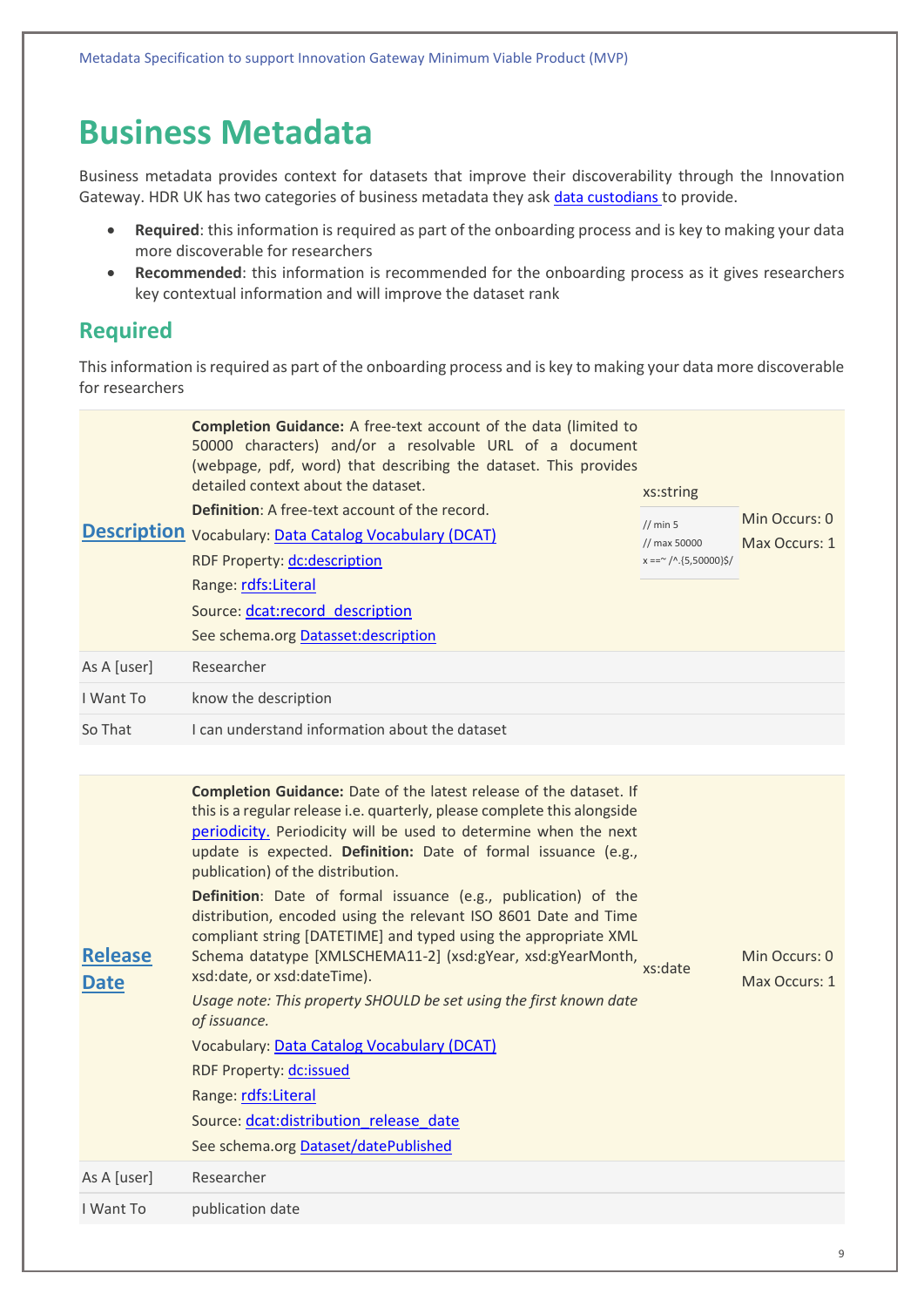So That I know how recent and relevant the dataset is

<span id="page-9-0"></span>

| <b>Access</b><br><b>Request</b><br><b>Cost</b> | <b>Completion Guidance:</b> Please provide a free text description of the<br>cost, or an indication of the range/calculation of costs, for<br>processing a data access request.<br>Definition: Indication of cost (in GBP) for processing each data xs:string<br>access request by the data custodian.<br>Source: Schema.org Offer:price | Min Occurs: 0<br>Max Occurs: 1 |
|------------------------------------------------|------------------------------------------------------------------------------------------------------------------------------------------------------------------------------------------------------------------------------------------------------------------------------------------------------------------------------------------|--------------------------------|
| As A [user]                                    | Researcher                                                                                                                                                                                                                                                                                                                               |                                |
| I Want To                                      | know how much it will cost to process my data access request                                                                                                                                                                                                                                                                             |                                |
| So That                                        | So that I can budget and decide accordingly                                                                                                                                                                                                                                                                                              |                                |

<span id="page-9-1"></span>

| <b>Access</b><br><b>Request</b><br><b>Duration</b> | Completion Guidance: Please provide an indicative value and/or<br>estimate of the typical processing time.<br><b>Definition:</b> Indication of the typical duration of a data access xs: duration<br>request.<br>Source: Schema.org Offer:deliveryLeadTime | Min Occurs: 0<br>Max Occurs: 1 |
|----------------------------------------------------|------------------------------------------------------------------------------------------------------------------------------------------------------------------------------------------------------------------------------------------------------------|--------------------------------|
| As A [user]                                        | Researcher                                                                                                                                                                                                                                                 |                                |
| I Want To                                          | know how much time it will take to process my data access request                                                                                                                                                                                          |                                |
| So That                                            | I can plan and decide accordingly                                                                                                                                                                                                                          |                                |

<span id="page-9-2"></span>

| <b>Data</b><br><b>Controller</b> | Data Controller means a person who (either alone or jointly or in<br>common with other persons) determines the purposes for which<br>and the way any Data Subject data, specifically personal data or are<br>to be processed.<br>Please complete if the data custodian is not the Data Controller.<br>xs:string<br>Source: ICO Key Terms: Controllers and Processors, Article 4.7 of<br><b>GDPR</b><br>Vocabulary: Data Privacy Vocabulary<br>Source: dpv:DataController | Min Occurs: 0<br>Max Occurs: 1 |
|----------------------------------|--------------------------------------------------------------------------------------------------------------------------------------------------------------------------------------------------------------------------------------------------------------------------------------------------------------------------------------------------------------------------------------------------------------------------------------------------------------------------|--------------------------------|
| As A [user]                      | Processor                                                                                                                                                                                                                                                                                                                                                                                                                                                                |                                |
| I Want To                        | know who has ultimately responsibility for the dataset (if not the publisher)                                                                                                                                                                                                                                                                                                                                                                                            |                                |
| So That                          | I can continue to process their data                                                                                                                                                                                                                                                                                                                                                                                                                                     |                                |

<span id="page-9-3"></span>

| <b>Data</b><br><b>Processor</b> | A Data Processor, in relation to any Data Subject data, specifically<br>personal data, means any person (other than an employee of the<br>data controller) who processes the data on behalf of the data<br>controller.<br>xs:string<br>Please complete if the data custodian is the Data Processor. | Min Occurs: 0 |
|---------------------------------|-----------------------------------------------------------------------------------------------------------------------------------------------------------------------------------------------------------------------------------------------------------------------------------------------------|---------------|
|                                 | Source: ICO Key Terms: Controllers and Processors, Article 4.7 of<br><b>GDPR</b><br><b>Vocabulary: Data Privacy Vocabulary</b>                                                                                                                                                                      | Max Occurs: * |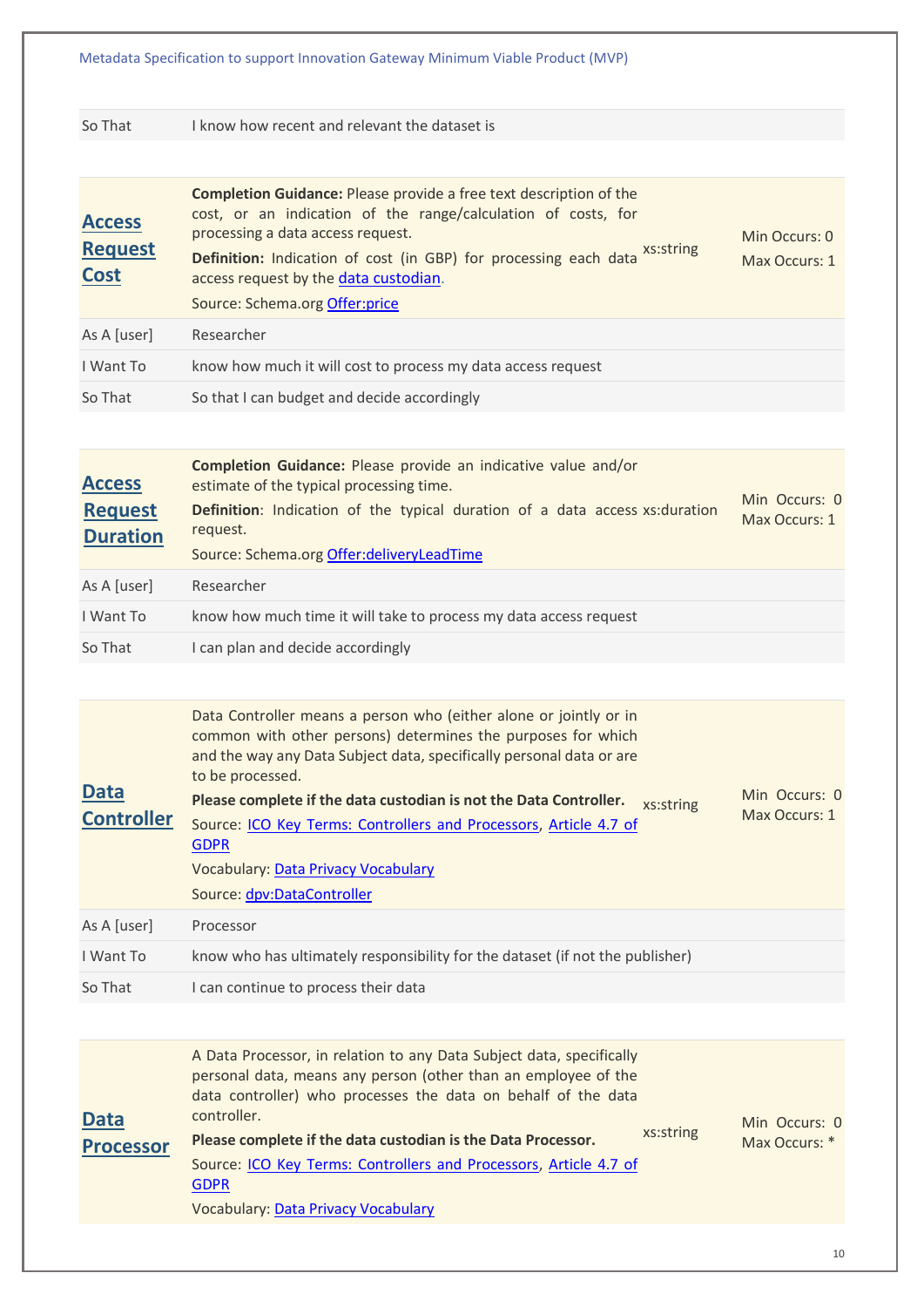<span id="page-10-1"></span><span id="page-10-0"></span>

|                                   | Source: dpv:DataProcessor                                                                                                                                                                                                                                                                                                                                                                                                                                                                                                                                                                                                                                                                                                                                          |                                |
|-----------------------------------|--------------------------------------------------------------------------------------------------------------------------------------------------------------------------------------------------------------------------------------------------------------------------------------------------------------------------------------------------------------------------------------------------------------------------------------------------------------------------------------------------------------------------------------------------------------------------------------------------------------------------------------------------------------------------------------------------------------------------------------------------------------------|--------------------------------|
| As A [user]                       | Administrator                                                                                                                                                                                                                                                                                                                                                                                                                                                                                                                                                                                                                                                                                                                                                      |                                |
| I Want To                         | know who the data processor is                                                                                                                                                                                                                                                                                                                                                                                                                                                                                                                                                                                                                                                                                                                                     |                                |
| So That                           | I that can understand the legal basis for processing                                                                                                                                                                                                                                                                                                                                                                                                                                                                                                                                                                                                                                                                                                               |                                |
|                                   |                                                                                                                                                                                                                                                                                                                                                                                                                                                                                                                                                                                                                                                                                                                                                                    |                                |
| <b>License</b>                    | Definition: A legal document under which the distribution is made<br>available.<br>Usage note: Information about licenses and rights SHOULD be<br>provided on the level of Distribution. Information about licenses and<br>rights MAY be provided for a Dataset in addition to but not instead<br>of the information provided for the Distributions of that Dataset.<br>Providing license or rights information for a Dataset that is different<br>from information provided for a Distribution of that Dataset xs:string<br>SHOULD be avoided as this can create legal conflicts.<br>Vocabulary: Data Catalog Vocabulary (DCAT)<br><b>RDF Property: dct:license</b><br>Range: dct:LicenseDocument<br>Source: dcat:distribution_license<br>Source: Dataset/license | Min Occurs: 0<br>Max Occurs: 1 |
| As A [user]                       | Researcher                                                                                                                                                                                                                                                                                                                                                                                                                                                                                                                                                                                                                                                                                                                                                         |                                |
| I Want To                         | know the license that applies to the data                                                                                                                                                                                                                                                                                                                                                                                                                                                                                                                                                                                                                                                                                                                          |                                |
| So That                           | I know the legal information that describes how the distribution is made available                                                                                                                                                                                                                                                                                                                                                                                                                                                                                                                                                                                                                                                                                 |                                |
|                                   |                                                                                                                                                                                                                                                                                                                                                                                                                                                                                                                                                                                                                                                                                                                                                                    |                                |
| <b>Derived</b><br><b>Datasets</b> | Completion Guidance: indicate if derived datasets are available and<br>type of derivation available<br>Definition: A derivation is a transformation of an entity into<br>another, an update of an entity resulting in a new one, or the<br>construction of a new entity based on a pre-existing entity. If this is<br>Entity :e, then it can qualify how it was derived using<br>prov:qualifiedDerivation [a prov:Derivation;<br>prov:entity :e; :foo :bar ].<br>xs:string<br>Vocabulary: PROV-O: The PROV Ontology<br>RDF Property: prov: qualified Derivation<br>Sub-property of: prov: qualifiedInfluence<br>Domain: prov:Entity<br>Range: prov: Derivation<br>PROV-DM term: prov:wasDerivedFrom<br>See also: Schema.org Dataset/isBasedOn                      | Min Occurs: 0<br>Max Occurs: * |
| As A [user]                       | Researcher                                                                                                                                                                                                                                                                                                                                                                                                                                                                                                                                                                                                                                                                                                                                                         |                                |
| I Want To                         | Know if there are any derivations                                                                                                                                                                                                                                                                                                                                                                                                                                                                                                                                                                                                                                                                                                                                  |                                |
| So That                           | I can reuse pre-processed information                                                                                                                                                                                                                                                                                                                                                                                                                                                                                                                                                                                                                                                                                                                              |                                |
|                                   |                                                                                                                                                                                                                                                                                                                                                                                                                                                                                                                                                                                                                                                                                                                                                                    |                                |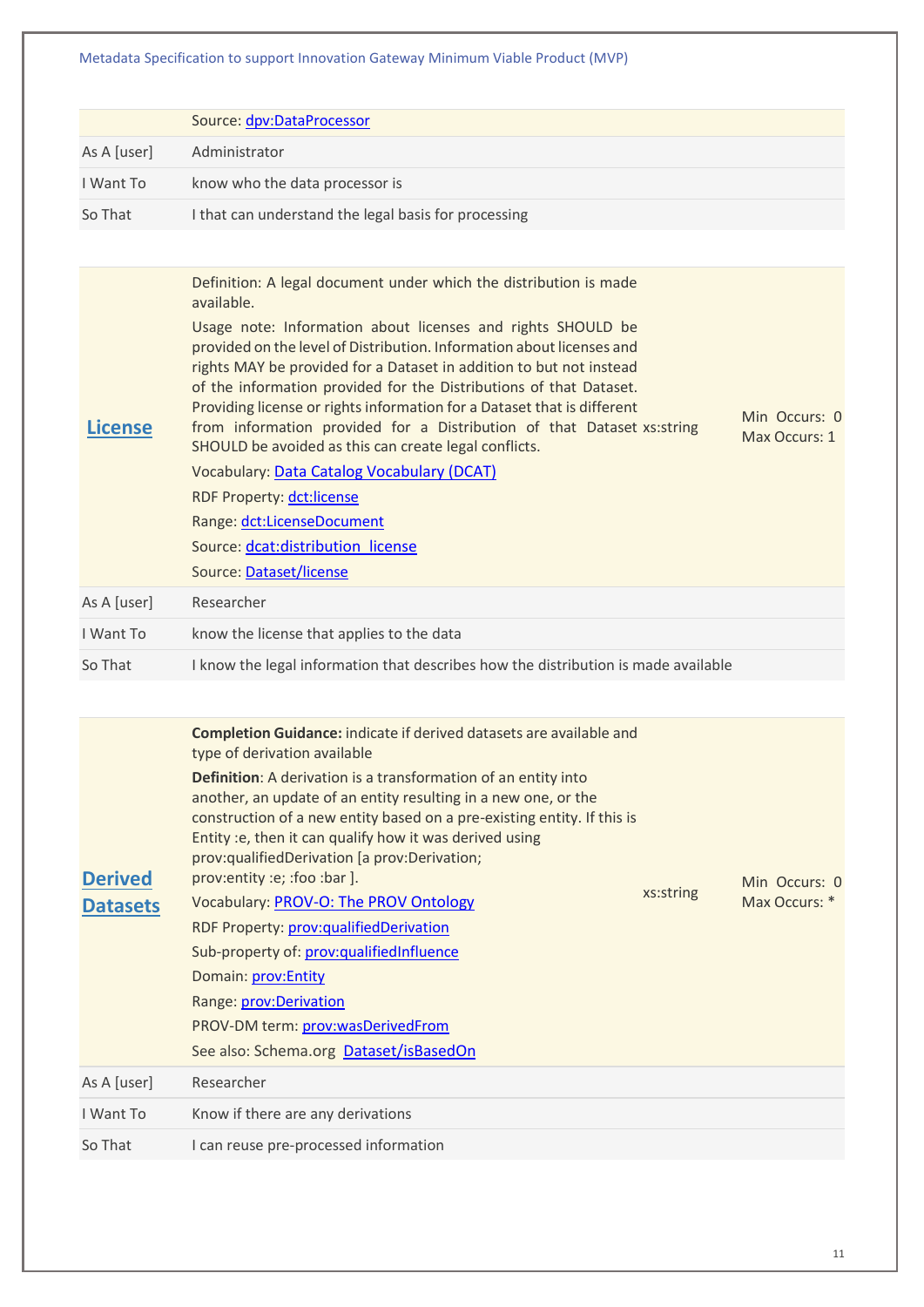<span id="page-11-0"></span>

| <b>Linked</b><br><b>Dataset</b> | <b>Completion Guidance:</b> if applicable, describe other datasets that<br>have previously been linked to this dataset and their availability. If<br>no datasets have currently been linked, please indicate if there is<br>the possibility to link the datasets as part of the data access request<br>process.<br>Definition: Link to a description of a relationship with another<br>resource.<br>Usage note: Used to link to another resource where the nature of<br>the relationship is known but does not match one of the standard<br>[DCTERMS] properties (dct:hasPart, dct:isPartOf, dct:conformsTo,<br>dct:isFormatOf, dct:hasFormat, dct:isVersionOf, dct:hasVersion,<br>dct:replaces, dct:isReplacedBy, dct:references, dct:isReferencedBy, xs:string<br>dct:requires, dct:isRequiredBy) or [PROV-O] properties<br>(prov:wasDerivedFrom, prov:wasInfluencedBy,<br>prov:wasQuotedFrom, prov:wasRevisionOf,<br>prov:hadPrimarySource, prov:alternateOf, prov:specializationOf).<br>Vocabulary: Data Catalog Vocabulary (DCAT)<br>RDF Property: dcat:qualifiedRelation<br>Sub-property of: prov:qualifiedInfluence<br>Domain: dcat:Resource<br>Range: dcat:Class:Relationship<br>Source: dcat:resource qualified relation | Min Occurs: 0<br>Max Occurs: * |
|---------------------------------|-----------------------------------------------------------------------------------------------------------------------------------------------------------------------------------------------------------------------------------------------------------------------------------------------------------------------------------------------------------------------------------------------------------------------------------------------------------------------------------------------------------------------------------------------------------------------------------------------------------------------------------------------------------------------------------------------------------------------------------------------------------------------------------------------------------------------------------------------------------------------------------------------------------------------------------------------------------------------------------------------------------------------------------------------------------------------------------------------------------------------------------------------------------------------------------------------------------------------------------|--------------------------------|
| As A [user]                     | Researcher                                                                                                                                                                                                                                                                                                                                                                                                                                                                                                                                                                                                                                                                                                                                                                                                                                                                                                                                                                                                                                                                                                                                                                                                                        |                                |
| I Want To                       | know if there are any datasets that have already been linked                                                                                                                                                                                                                                                                                                                                                                                                                                                                                                                                                                                                                                                                                                                                                                                                                                                                                                                                                                                                                                                                                                                                                                      |                                |
| So That                         | I can use more pre-processed data in my research                                                                                                                                                                                                                                                                                                                                                                                                                                                                                                                                                                                                                                                                                                                                                                                                                                                                                                                                                                                                                                                                                                                                                                                  |                                |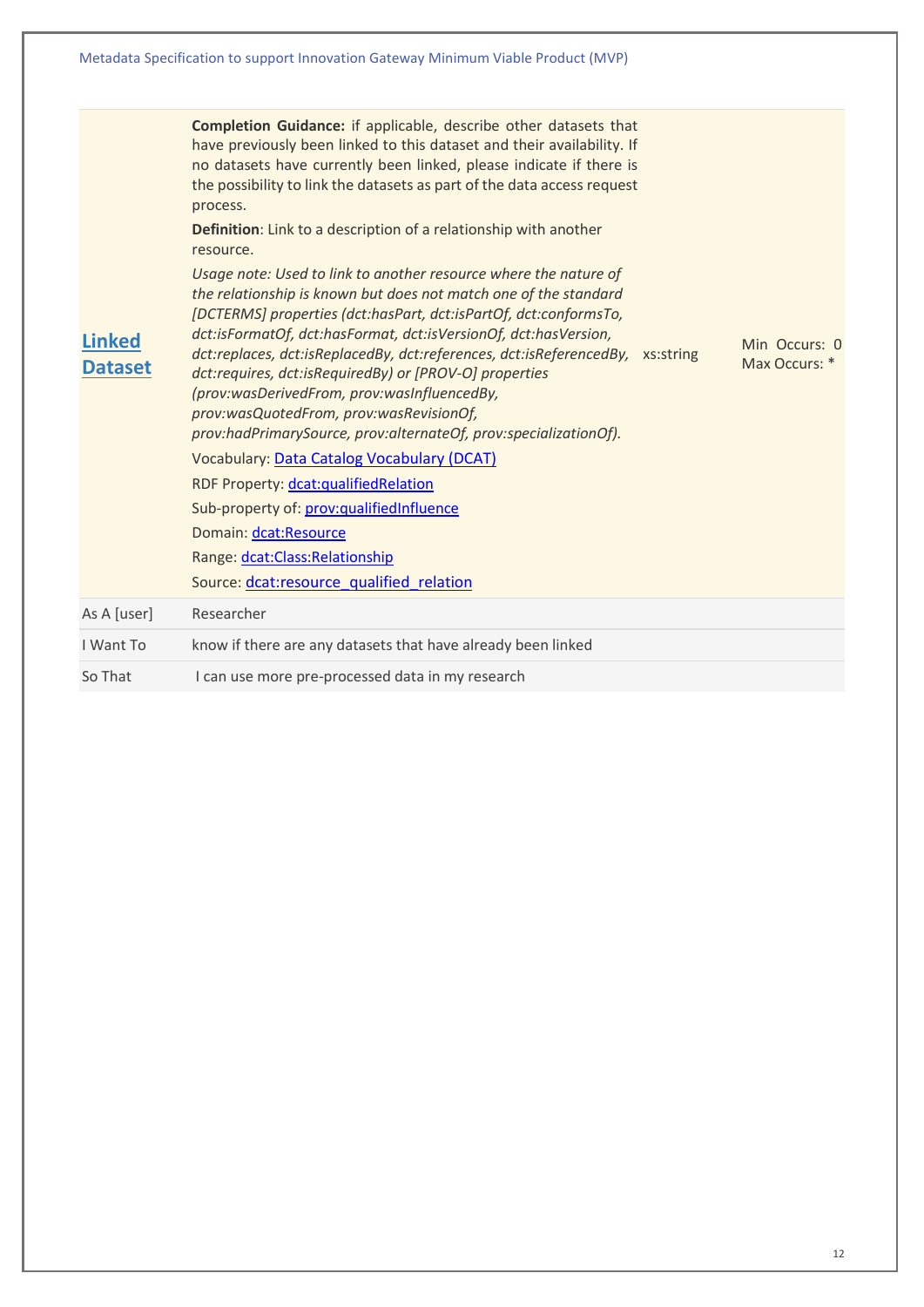Metadata Specification to support Innovation Gateway Minimum Viable Product (MVP)

#### <span id="page-12-0"></span>**Recommended**

This information is recommended for the onboarding process as it gives researchers key contextual information and will improve the dataset rank:

#### <span id="page-12-1"></span>**Coverage and detail**

<span id="page-12-3"></span><span id="page-12-2"></span>

| <b>Geographic</b> Geonames.<br>coverage | Definition: The geographical area covered by the dataset.<br>Usage note: The spatial coverage of a dataset may be encoded as an<br>instance of dct:Location or may be indicated using a URI reference<br>(link) to a resource describing a location. It is recommended that<br>links are to entries in a well-maintained gazetteer such as<br>Vocabulary: Data Catalog Vocabulary (DCAT)<br><b>RDF Property: dct:spatial</b><br>Range: dct:Location (A spatial region or named place)<br>Source: dcat:dataset_spatial<br>See also: schema.org Dataset/spatialCoverage | xs:string | Min Occurs: 0<br>Max Occurs: 1 |
|-----------------------------------------|-----------------------------------------------------------------------------------------------------------------------------------------------------------------------------------------------------------------------------------------------------------------------------------------------------------------------------------------------------------------------------------------------------------------------------------------------------------------------------------------------------------------------------------------------------------------------|-----------|--------------------------------|
| As A [user]                             | Researcher                                                                                                                                                                                                                                                                                                                                                                                                                                                                                                                                                            |           |                                |
| I Want To                               | know the geographic are covered by the dataset                                                                                                                                                                                                                                                                                                                                                                                                                                                                                                                        |           |                                |
| So That                                 | I can contextualise my research                                                                                                                                                                                                                                                                                                                                                                                                                                                                                                                                       |           |                                |
|                                         | <b>Completion guidance:</b> please indicate the frequency of publishing<br>and/or the rate that the whole dataset is updated.                                                                                                                                                                                                                                                                                                                                                                                                                                         |           |                                |
| <b>Periodicity</b>                      | Definition: The frequency at which dataset is published.<br>Usage note: The value of dct:accrualPeriodicity gives the rate at<br>which the dataset-as-a-whole is updated. This may be<br>complemented by dct:temporalResolution to give the time between<br>collected data points in a time series.<br>Vocabulary: Data Catalog Vocabulary (DCAT)<br>RDF Property: dct:accrualPeriodicity<br>Range: dct:Frequency (A rate at which something recurs)<br>Source: dcat:dataset frequency<br>See also: Schema.org Dataset/temporalCoverage                               | xs:string | Min Occurs: 0<br>Max Occurs: 1 |
| As A [user]                             | Researcher                                                                                                                                                                                                                                                                                                                                                                                                                                                                                                                                                            |           |                                |
| I Want To                               | know the frequency of the dataset                                                                                                                                                                                                                                                                                                                                                                                                                                                                                                                                     |           |                                |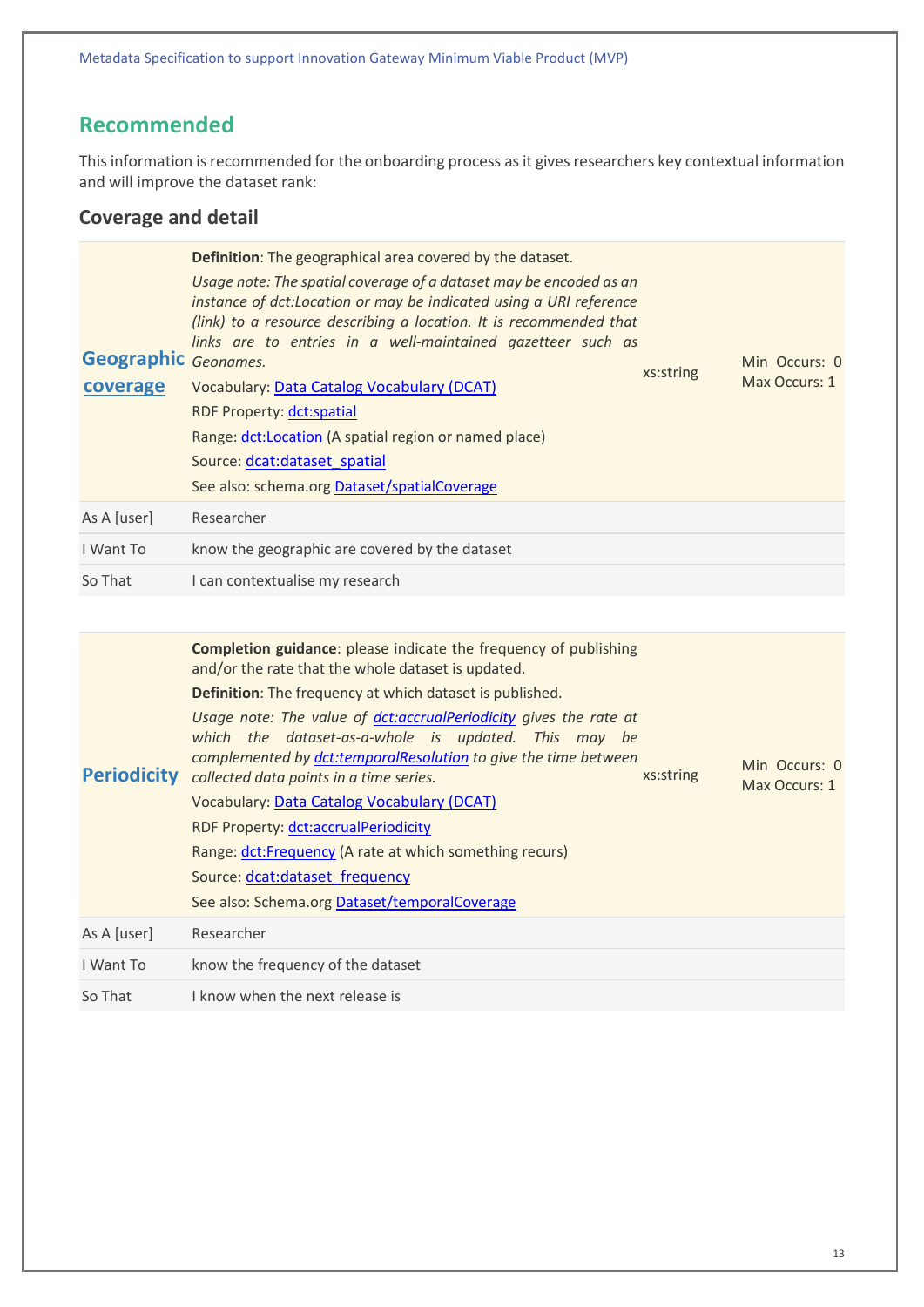<span id="page-13-1"></span><span id="page-13-0"></span>

|                              | Metadata Specification to support Innovation Gateway Minimum Viable Product (MVP)                                                                                                                                                                                                                                                                                                                                                                                                                                                                                                                  |                                |
|------------------------------|----------------------------------------------------------------------------------------------------------------------------------------------------------------------------------------------------------------------------------------------------------------------------------------------------------------------------------------------------------------------------------------------------------------------------------------------------------------------------------------------------------------------------------------------------------------------------------------------------|--------------------------------|
| <b>Dataset</b><br>end date   | <b>Completion Guidance:</b> The end of the time period that the dataset<br>provides coverage for.<br>Definition: The end of the period.<br><b>Vocabulary: Data Catalog Vocabulary (DCAT)</b><br><b>RDF Property: dcat:endDate</b><br>Domain: dct:PeriodOfTime<br>xs:date<br>Source: dcat:period end date<br>Range: rdfs: Literal encoded using the relevant ISO 8601 Date and<br>Time compliant string [DATETIME] and typed using the appropriate<br>XML Schema datatype [XMLSCHEMA11-2]<br>(xsd:gYear, xsd:gYearMonth, xsd:date, or xsd:dateTime).<br>Source: Schema.org Dataset/temporalCoverage | Min Occurs: 0<br>Max Occurs: 1 |
| As A [user]                  | researcher                                                                                                                                                                                                                                                                                                                                                                                                                                                                                                                                                                                         |                                |
| I Want To                    | Know the time period for which data is available                                                                                                                                                                                                                                                                                                                                                                                                                                                                                                                                                   |                                |
| So That                      | I can use data that is within the time period I am interested in /know there is enough history.                                                                                                                                                                                                                                                                                                                                                                                                                                                                                                    |                                |
| <b>Dataset</b><br>start date | <b>Completion Guidance:</b> The start of the time period that the dataset<br>provides coverage for.<br>Definition: The start of the period.<br>Vocabulary: Data Catalog Vocabulary (DCAT)<br>RDF Property: dcat:startDate<br>xs:date<br>Domain: dct:PeriodOfTime<br>Range: rdfs:Literal encoded using the relevant ISO 8601 Date and<br>Time compliant string [DATETIME] and typed using the appropriate<br>XML Schema datatype [XMLSCHEMA11-2]<br>Source: dcat:period start date<br>See also: Schema.org Dataset/temporalCoverage                                                                 | Min Occurs: 0<br>Max Occurs: 1 |
| As A [user]                  | Researcher                                                                                                                                                                                                                                                                                                                                                                                                                                                                                                                                                                                         |                                |
| I Want To                    | know about potential constraints on the data due to jurisdiction                                                                                                                                                                                                                                                                                                                                                                                                                                                                                                                                   |                                |
| So That                      | I can tailor my request and research accordingly (or realise the data isn't suitable)                                                                                                                                                                                                                                                                                                                                                                                                                                                                                                              |                                |
|                              |                                                                                                                                                                                                                                                                                                                                                                                                                                                                                                                                                                                                    |                                |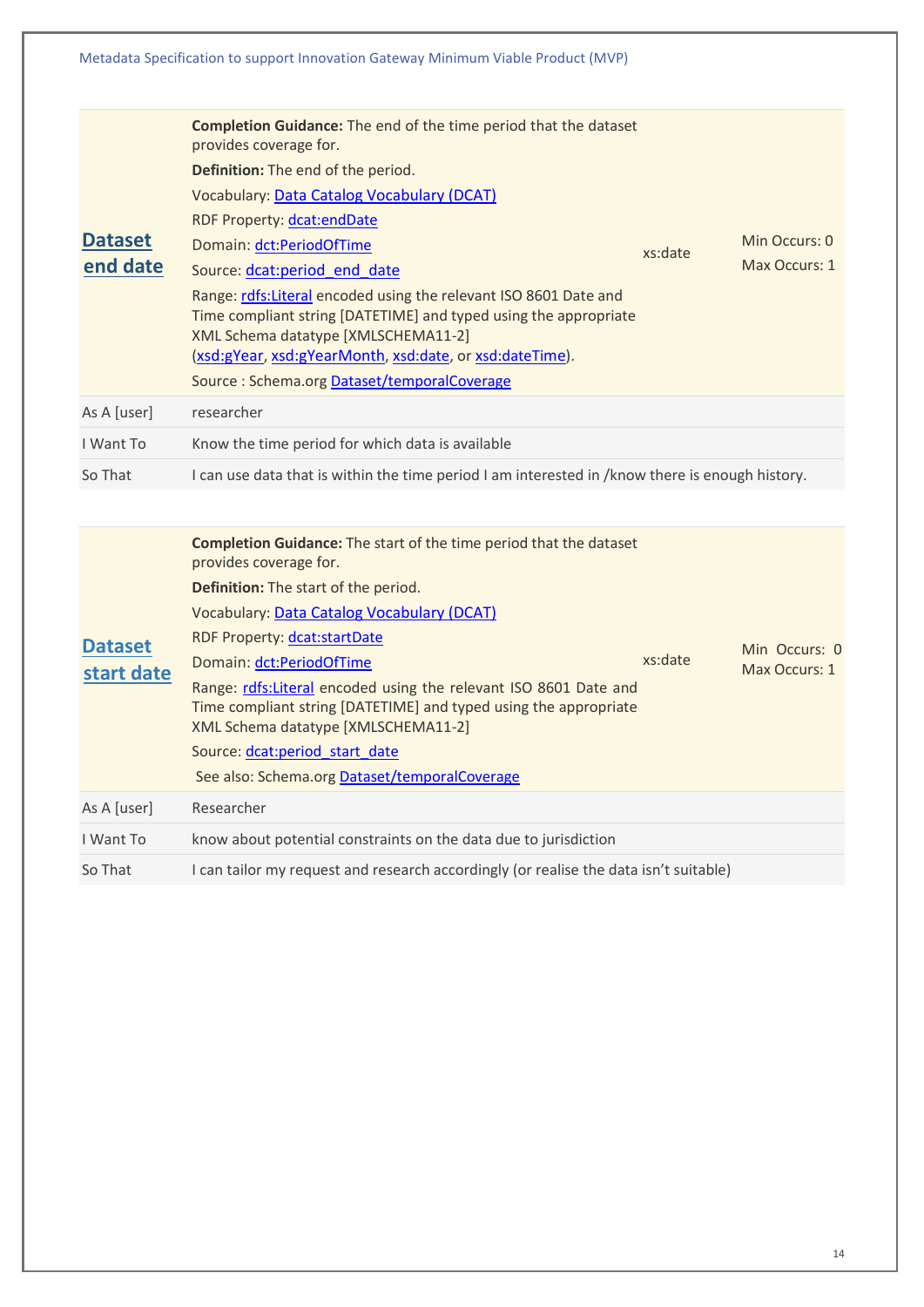<span id="page-14-3"></span><span id="page-14-2"></span><span id="page-14-1"></span><span id="page-14-0"></span>

|                                         | Metadata Specification to support Innovation Gateway Minimum Viable Product (MVP)                                                                                                                                                                                                                                                                                                                                                                                                                                                                                                                                                                                                                            |                                |
|-----------------------------------------|--------------------------------------------------------------------------------------------------------------------------------------------------------------------------------------------------------------------------------------------------------------------------------------------------------------------------------------------------------------------------------------------------------------------------------------------------------------------------------------------------------------------------------------------------------------------------------------------------------------------------------------------------------------------------------------------------------------|--------------------------------|
|                                         | Completion Guidance: Please use ISO country code for country<br>under whose laws the data subjects' data is collected, processed<br>and stored<br>Definition: A named and identified geospatial area with defined<br>borders which is used for exercising the action of the Rule. An IRI<br>MUST be used to represent this value.<br>Jurisdiction Note: A code value for the area and source of the code must be xs:string<br>presented in the Right Operand. Example: the [iso3166] Country<br>Codes or the Getty Thesaurus of Geographic Names. Narrower<br>terms: spatialCoordinates.<br>Vocabulary: ODRL Vocabulary & Expression<br>Source: odrl:spatial<br>See also: Schema.org Dataset/locationCreated | Min Occurs: 0<br>Max Occurs: 1 |
| As A [user]                             | Researcher                                                                                                                                                                                                                                                                                                                                                                                                                                                                                                                                                                                                                                                                                                   |                                |
| I Want To                               | know about potential constraints on the data due to jurisdiction                                                                                                                                                                                                                                                                                                                                                                                                                                                                                                                                                                                                                                             |                                |
| So That                                 | I can tailor my request and research accordingly (or realise the data isn't suitable)                                                                                                                                                                                                                                                                                                                                                                                                                                                                                                                                                                                                                        |                                |
|                                         |                                                                                                                                                                                                                                                                                                                                                                                                                                                                                                                                                                                                                                                                                                              |                                |
| <b>Population</b><br><b>Type</b>        | <b>Completion Guidance:</b> Please provide a description(s) of the<br>primary population type within the dataset i.e. participants in a<br>study, or images with certain characteristics.<br>Usage Note: Used with Statistical Population, which is the number xs:string<br>of instances of a certain population type that satisfy some set of<br>constraints.<br>Source: Schema.org Population Type                                                                                                                                                                                                                                                                                                         | Min Occurs: 0<br>Max Occurs: 1 |
| As A [user]                             | Researcher                                                                                                                                                                                                                                                                                                                                                                                                                                                                                                                                                                                                                                                                                                   |                                |
| I Want To                               | Know the population type within the data                                                                                                                                                                                                                                                                                                                                                                                                                                                                                                                                                                                                                                                                     |                                |
| So That                                 | I can understand whether data is suitable for my need                                                                                                                                                                                                                                                                                                                                                                                                                                                                                                                                                                                                                                                        |                                |
| <b>Statistical</b><br><b>Population</b> | <b>Completion Guidance:</b> Please provide the primary population size<br>within the dataset i.e. x number of participants in a study, or y<br>number of images with certain characteristics.<br>Usage Note: Used with Population Type, which specifies the type of<br>xs: decimal<br>the population in the dataset. Statistical Population is the number<br>of instances of a certain population type that satisfy some set of<br>constraints.<br>Source: Schema.org Statistical Population                                                                                                                                                                                                                 | Min Occurs: 0<br>Max Occurs: 1 |
| As A [user]                             | Researcher                                                                                                                                                                                                                                                                                                                                                                                                                                                                                                                                                                                                                                                                                                   |                                |
| I Want To                               | Know the population size and type within data                                                                                                                                                                                                                                                                                                                                                                                                                                                                                                                                                                                                                                                                |                                |
| So That                                 | I can understand whether data is suitable for my need                                                                                                                                                                                                                                                                                                                                                                                                                                                                                                                                                                                                                                                        |                                |
|                                         |                                                                                                                                                                                                                                                                                                                                                                                                                                                                                                                                                                                                                                                                                                              |                                |
| <b>Age Band</b><br>As A [user]          | Harmonised Principle Age Band Groups 1 & 2<br>xs:string<br>Source: gss.civilservice.gov.uk<br>Researcher                                                                                                                                                                                                                                                                                                                                                                                                                                                                                                                                                                                                     | Min Occurs: 0<br>Max Occurs: 1 |
|                                         |                                                                                                                                                                                                                                                                                                                                                                                                                                                                                                                                                                                                                                                                                                              |                                |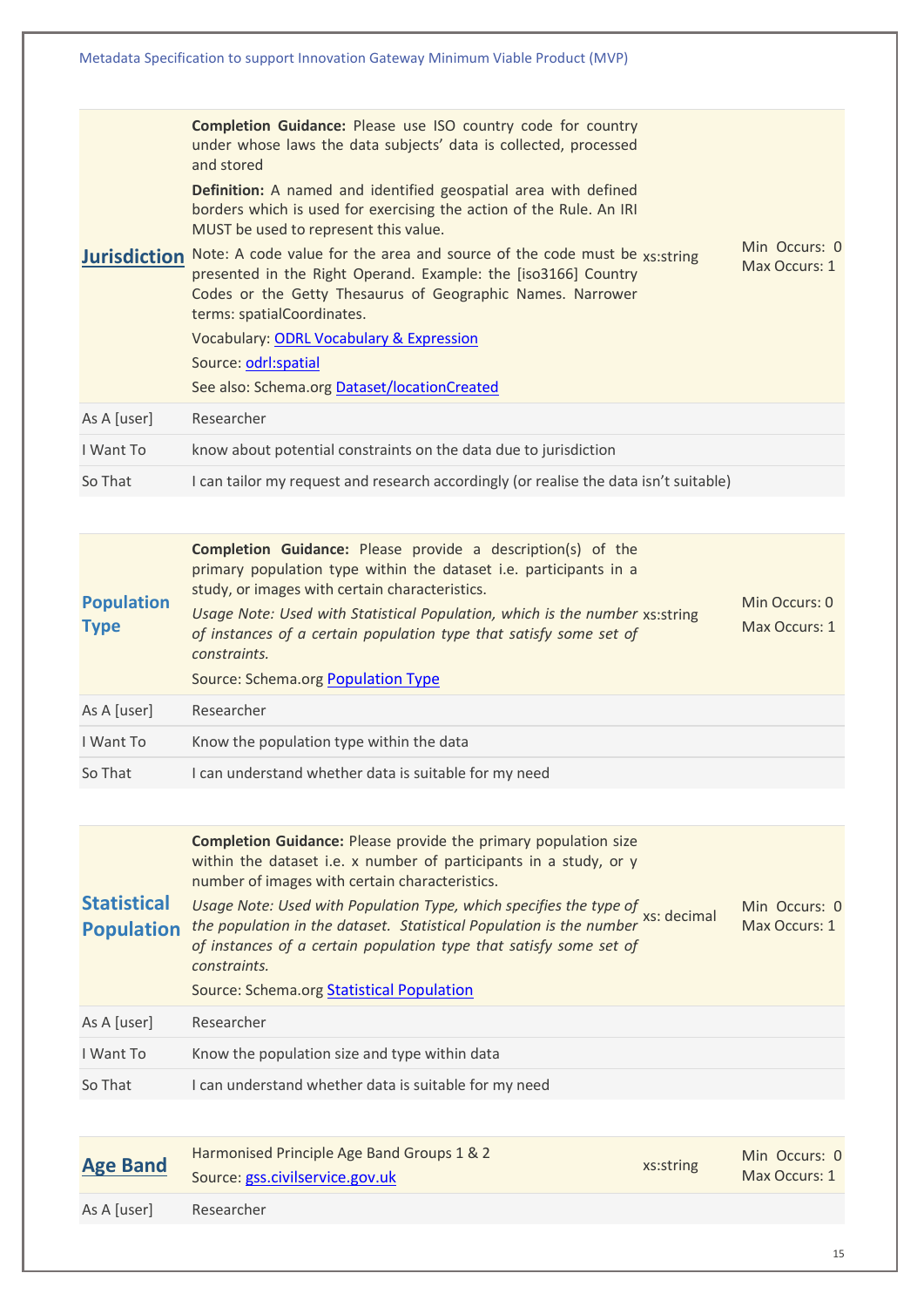<span id="page-15-1"></span><span id="page-15-0"></span>

| Metadata Specification to support Innovation Gateway Minimum Viable Product (MVP) |                                                                                                                                                                                                                                                                                                                                                                                                                                                                                                                                                                             |           |                                |
|-----------------------------------------------------------------------------------|-----------------------------------------------------------------------------------------------------------------------------------------------------------------------------------------------------------------------------------------------------------------------------------------------------------------------------------------------------------------------------------------------------------------------------------------------------------------------------------------------------------------------------------------------------------------------------|-----------|--------------------------------|
| I Want To                                                                         | Know the age range of individuals included within data                                                                                                                                                                                                                                                                                                                                                                                                                                                                                                                      |           |                                |
| So That                                                                           | I can understand whether data is suitable for my need                                                                                                                                                                                                                                                                                                                                                                                                                                                                                                                       |           |                                |
|                                                                                   |                                                                                                                                                                                                                                                                                                                                                                                                                                                                                                                                                                             |           |                                |
| <b>Physical</b><br><b>Sample</b><br><b>Availability</b>                           | Availability of physical samples associated with the dataset as<br>Yes/No. If Yes provide descriptions of the samples available and<br>process for access.<br>Please provide this only if the dataset has any associated samples,<br>otherwise omit this property.                                                                                                                                                                                                                                                                                                          | xs:string | Min Occurs: 0<br>Max Occurs: 1 |
| As A [user]                                                                       | Researcher                                                                                                                                                                                                                                                                                                                                                                                                                                                                                                                                                                  |           |                                |
| I Want To                                                                         | Know whether physical samples are available                                                                                                                                                                                                                                                                                                                                                                                                                                                                                                                                 |           |                                |
| So That                                                                           | I can understand if they can be requested for further research                                                                                                                                                                                                                                                                                                                                                                                                                                                                                                              |           |                                |
|                                                                                   |                                                                                                                                                                                                                                                                                                                                                                                                                                                                                                                                                                             |           |                                |
| <b>Keywords</b>                                                                   | Definition: A keyword or tag describing the resource.<br>Vocabulary: Data Catalog Vocabulary (DCAT)<br>RDF Property: dcat:keyword<br>Range: rdfs: Literal<br>Source: dcat:resource keyword                                                                                                                                                                                                                                                                                                                                                                                  | xs:string | Min Occurs: 0<br>Max Occurs: 1 |
| As A [user]                                                                       | Researcher                                                                                                                                                                                                                                                                                                                                                                                                                                                                                                                                                                  |           |                                |
| I Want To                                                                         | know the keywords                                                                                                                                                                                                                                                                                                                                                                                                                                                                                                                                                           |           |                                |
| So That                                                                           | I can navigate to it easily                                                                                                                                                                                                                                                                                                                                                                                                                                                                                                                                                 |           |                                |
| <b>Format and Structure</b>                                                       |                                                                                                                                                                                                                                                                                                                                                                                                                                                                                                                                                                             |           |                                |
| <b>Conforms To</b>                                                                | <b>Completion Guidance:</b> data standard such as OMOP or FHIR<br><b>Definition:</b> An established standard to which the described<br>resource conforms.<br>"A basis for comparison; a reference point against which other<br>things can be evaluated." [DCTERMS])<br>Usage note: This property SHOULD be used to indicate the model,<br>schema, ontology, view or profile that the catalogued resource<br>content conforms to."<br>Vocabulary: Data Catalog Vocabulary (DCAT)<br>RDF Property: dct:conformsTo<br>Range: dct:Standard<br>Source: dcat:resource conforms to | xs:string | Min Occurs: 0<br>Max Occurs: 1 |
| As A [user]                                                                       | Researcher                                                                                                                                                                                                                                                                                                                                                                                                                                                                                                                                                                  |           |                                |
| I Want To                                                                         | Know which standards the data set conforms to                                                                                                                                                                                                                                                                                                                                                                                                                                                                                                                               |           |                                |
| So That                                                                           | I can use it to link to other datasets that use the same standards                                                                                                                                                                                                                                                                                                                                                                                                                                                                                                          |           |                                |
|                                                                                   |                                                                                                                                                                                                                                                                                                                                                                                                                                                                                                                                                                             |           |                                |
|                                                                                   |                                                                                                                                                                                                                                                                                                                                                                                                                                                                                                                                                                             |           |                                |

<span id="page-15-4"></span><span id="page-15-3"></span><span id="page-15-2"></span>

| <b>Controlled</b> | Completion Guidance: Standard terminology / Ontology /                    | Min Occurs: 0 |
|-------------------|---------------------------------------------------------------------------|---------------|
|                   | Controlled Vocabulary such as ICD 10 Codes, NHS Data Dictionary xs:string |               |
| <b>Vocabulary</b> |                                                                           | Max Occurs: 1 |
|                   | or SNOMED CT International                                                |               |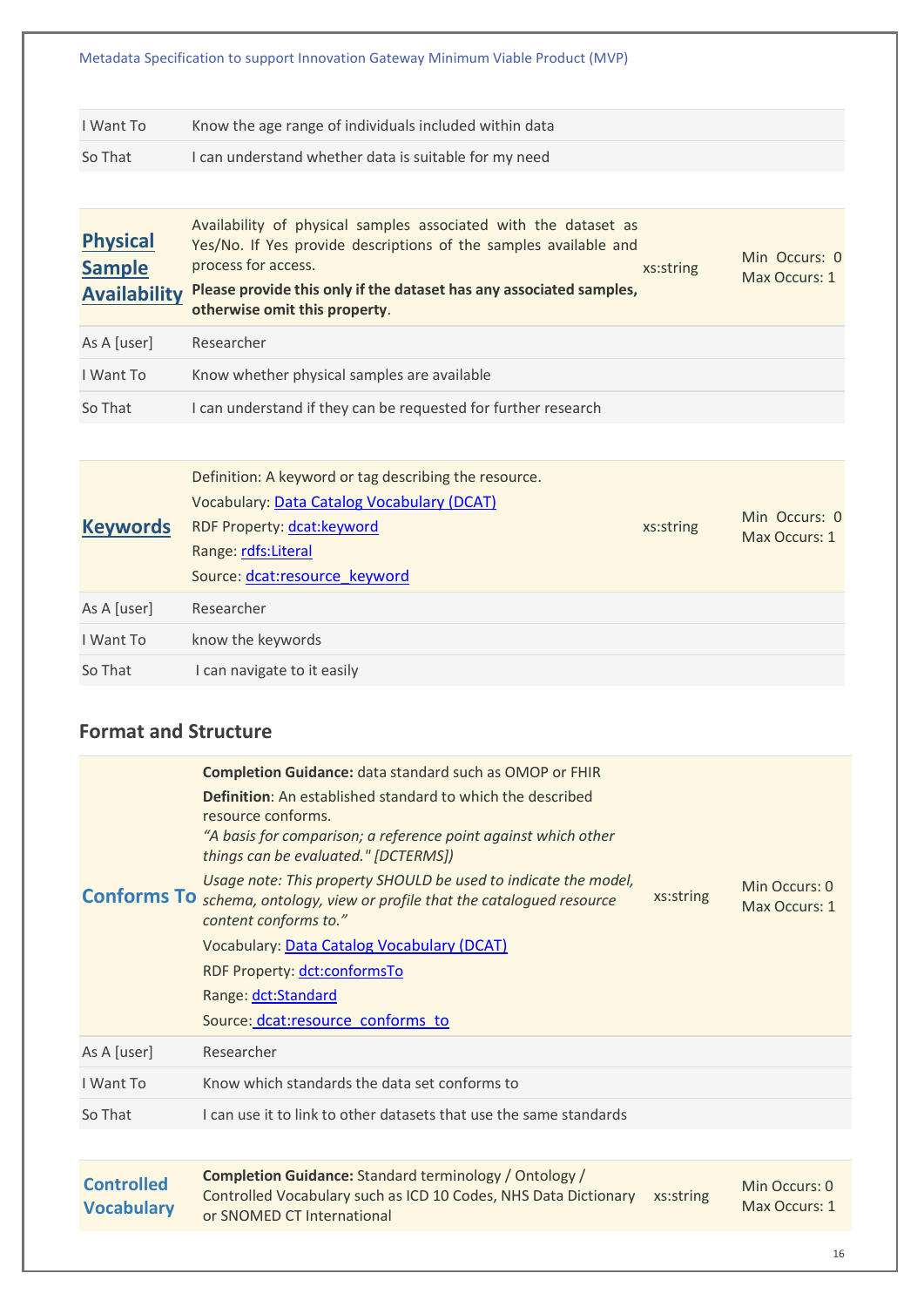Metadata Specification to support Innovation Gateway Minimum Viable Product (MVP) **Definition**: The nature or genre of the resource. *Usage note: The value SHOULD be taken from a well governed and broadly recognised controlled vocabulary, such as: DCMI Type vocabulary [DCTERMS] [ISO-19115-1] scope codes DataCite resource types [DataCite] PARSE. Insight content-types used by re3data.org [RE3DATA-SCHEMA] (see item 15 contentType) MARC intellectual resource types Some members of these controlled vocabularies are not strictly suitable for datasets or data services (e.g. DCMI Type Event, PhysicalObject; [ISO-19115-1] CollectionHardware, CollectionSession, Initiative, Sample, Repository), but might be used in the context of other kinds of catalogues defined in DCAT profiles or applications. Usage note: To describe the file format, physical medium, or dimensions of the resource, use the dct:format element.* Vocabulary: [Data Catalog Vocabulary \(DCAT\)](https://www.w3.org/TR/vocab-dcat-2/) RDF Property[: dct:type](http://purl.org/dc/terms/type) Sub-property of[: dc:type](http://purl.org/dc/elements/1.1/type) Range[: rdfs:Class](http://www.w3.org/2000/01/rdf-schema#Class) Source: [dcat:resource\\_type](https://www.w3.org/TR/vocab-dcat-2/#Property:resource_type) As A [user] Researcher I Want To Know which vocabulary does the dataset use or provide So That I can use it to link to other datasets that use the same vocabularies

<span id="page-16-0"></span>

| <b>Language</b> | Definition: A language of the item. This refers to the natural<br>language used for textual metadata (i.e. titles, descriptions, etc) of<br>a catalogued resource (i.e. dataset or service) or the textual values<br>of a dataset distribution.<br>Resources defined by the Library of Congress (ISO 639-1, ISO 639-2)<br>SHOULD be used. If an ISO 639-1 (two-letter) code is defined for<br>language, then its corresponding IRI SHOULD be used; if no ISO<br>639-1 code is defined, then IRI corresponding to the ISO 639-2<br>(three-letter) code SHOULD be used. Usage note: Repeat this<br>property if the resource is available in multiple languages. Usage<br>note: The value(s) provided for members of a catalogue (i.e.<br>dataset or service) override the value(s) provided for the catalogue xs:language<br>if they conflict. Usage note: If representations of a dataset are<br>available for each language separately, define an instance of<br>dct:Distribution for each language and describe the specific<br>language of each distribution using dct:language (i.e. the dataset<br>will have multiple dct:language values and each distribution will<br>have just one as the value of its dct: language property).<br>Vocabulary: Data Catalog Vocabulary (DCAT)<br>RDF Property: dct:language<br>Range: dct:LinguisticSystem<br>Source: dcat:language | Min Occurs: 0<br>Max Occurs: 1 |
|-----------------|----------------------------------------------------------------------------------------------------------------------------------------------------------------------------------------------------------------------------------------------------------------------------------------------------------------------------------------------------------------------------------------------------------------------------------------------------------------------------------------------------------------------------------------------------------------------------------------------------------------------------------------------------------------------------------------------------------------------------------------------------------------------------------------------------------------------------------------------------------------------------------------------------------------------------------------------------------------------------------------------------------------------------------------------------------------------------------------------------------------------------------------------------------------------------------------------------------------------------------------------------------------------------------------------------------------------------------------------------------------------------|--------------------------------|
| As A [user]     | Researcher                                                                                                                                                                                                                                                                                                                                                                                                                                                                                                                                                                                                                                                                                                                                                                                                                                                                                                                                                                                                                                                                                                                                                                                                                                                                                                                                                                 |                                |
| I Want To       | Know the language of the dataset                                                                                                                                                                                                                                                                                                                                                                                                                                                                                                                                                                                                                                                                                                                                                                                                                                                                                                                                                                                                                                                                                                                                                                                                                                                                                                                                           |                                |
| So That         | I understand the contents using that language                                                                                                                                                                                                                                                                                                                                                                                                                                                                                                                                                                                                                                                                                                                                                                                                                                                                                                                                                                                                                                                                                                                                                                                                                                                                                                                              |                                |
|                 |                                                                                                                                                                                                                                                                                                                                                                                                                                                                                                                                                                                                                                                                                                                                                                                                                                                                                                                                                                                                                                                                                                                                                                                                                                                                                                                                                                            |                                |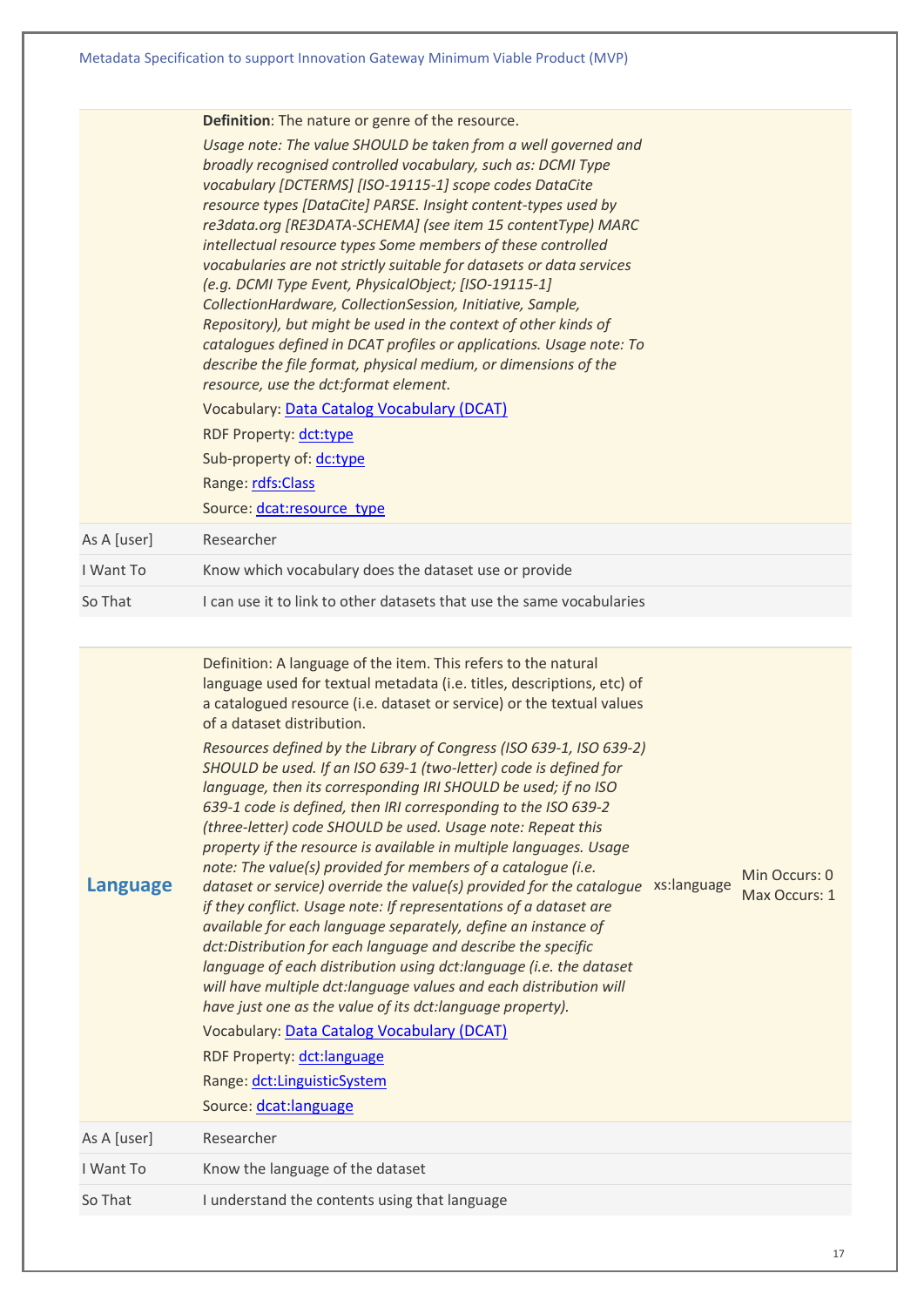<span id="page-17-0"></span>

|                    | <b>Completion Guidance: If multiple formats are available please</b><br>specify<br><b>Definition:</b> The file format of the distribution.                                                                                   |           |                                |
|--------------------|------------------------------------------------------------------------------------------------------------------------------------------------------------------------------------------------------------------------------|-----------|--------------------------------|
| <b>Format</b>      | Usage note: dct:mediaType SHOULD be used if the type of the<br>distribution is defined by IANA [IANA-MEDIA-TYPES].<br>Vocabulary: Data Catalog Vocabulary (DCAT)<br>RDF Property: dct:format<br>Range: dct:MediaTypeOrExtent | xs:string | Min Occurs: 0<br>Max Occurs: 1 |
|                    | Source: dcat:format                                                                                                                                                                                                          |           |                                |
| As A [user]        | Researcher                                                                                                                                                                                                                   |           |                                |
| I Want To          | know the format                                                                                                                                                                                                              |           |                                |
| So That            | I know how to analyse it                                                                                                                                                                                                     |           |                                |
|                    |                                                                                                                                                                                                                              |           |                                |
|                    | <b>Completion Guidance:</b> Typical extract file size range i.e. typically<br>1TB or 10GB or 100MB etc.<br>Usage note: The size in bytes can be approximated (as a decimal)                                                  |           |                                |
|                    | when the precise size is not known.                                                                                                                                                                                          |           |                                |
|                    | Related Definition: The size of a distribution in bytes.<br>Vocabulary: Data Catalog Vocabulary (DCAT)                                                                                                                       |           | Min Occurs: 0                  |
| <b>File size</b>   | RDF Property: dct:byteSize                                                                                                                                                                                                   | xs:string | Max Occurs: 1                  |
|                    | Domain: dct:Distribution                                                                                                                                                                                                     |           |                                |
|                    | Range: rdfs: Literal typed as xsd: decimal                                                                                                                                                                                   |           |                                |
|                    | Source: byteSize                                                                                                                                                                                                             |           |                                |
|                    | See also: Dataset/contentSize                                                                                                                                                                                                |           |                                |
| As A [user]        | Researcher                                                                                                                                                                                                                   |           |                                |
| I Want To          | know the file size                                                                                                                                                                                                           |           |                                |
| So That            | I can make provisions for storage, compute, transfer etc.                                                                                                                                                                    |           |                                |
| <b>Attribution</b> |                                                                                                                                                                                                                              |           |                                |
|                    | Completion Guidance: Please provide the text that you would like<br>included as part of any citation that credits this dataset.                                                                                              |           |                                |
|                    | Definition: The entity responsible for producing the resource.                                                                                                                                                               |           |                                |

<span id="page-17-3"></span><span id="page-17-2"></span><span id="page-17-1"></span>

| <b>Creator</b> | Usage note: Resources of type foaf:Agent are recommended as<br>values for this property. See also: § 6.11 Class: Organization/Person<br>xs:string<br>Vocabulary: Data Catalog Vocabulary (DCAT)<br><b>RDF Property: dct:creator</b><br>Range: foaf:Agent<br>Source: dcat:resource creator<br>See also: Schema.org Dataset/resource creator |  | Min Occurs: 0<br>Max Occurs: 1 |  |
|----------------|--------------------------------------------------------------------------------------------------------------------------------------------------------------------------------------------------------------------------------------------------------------------------------------------------------------------------------------------|--|--------------------------------|--|
| As A [user]    | Researcher                                                                                                                                                                                                                                                                                                                                 |  |                                |  |
| I Want To      | know the creator                                                                                                                                                                                                                                                                                                                           |  |                                |  |
| So That        | I can understand the context and for attribution                                                                                                                                                                                                                                                                                           |  |                                |  |
|                |                                                                                                                                                                                                                                                                                                                                            |  |                                |  |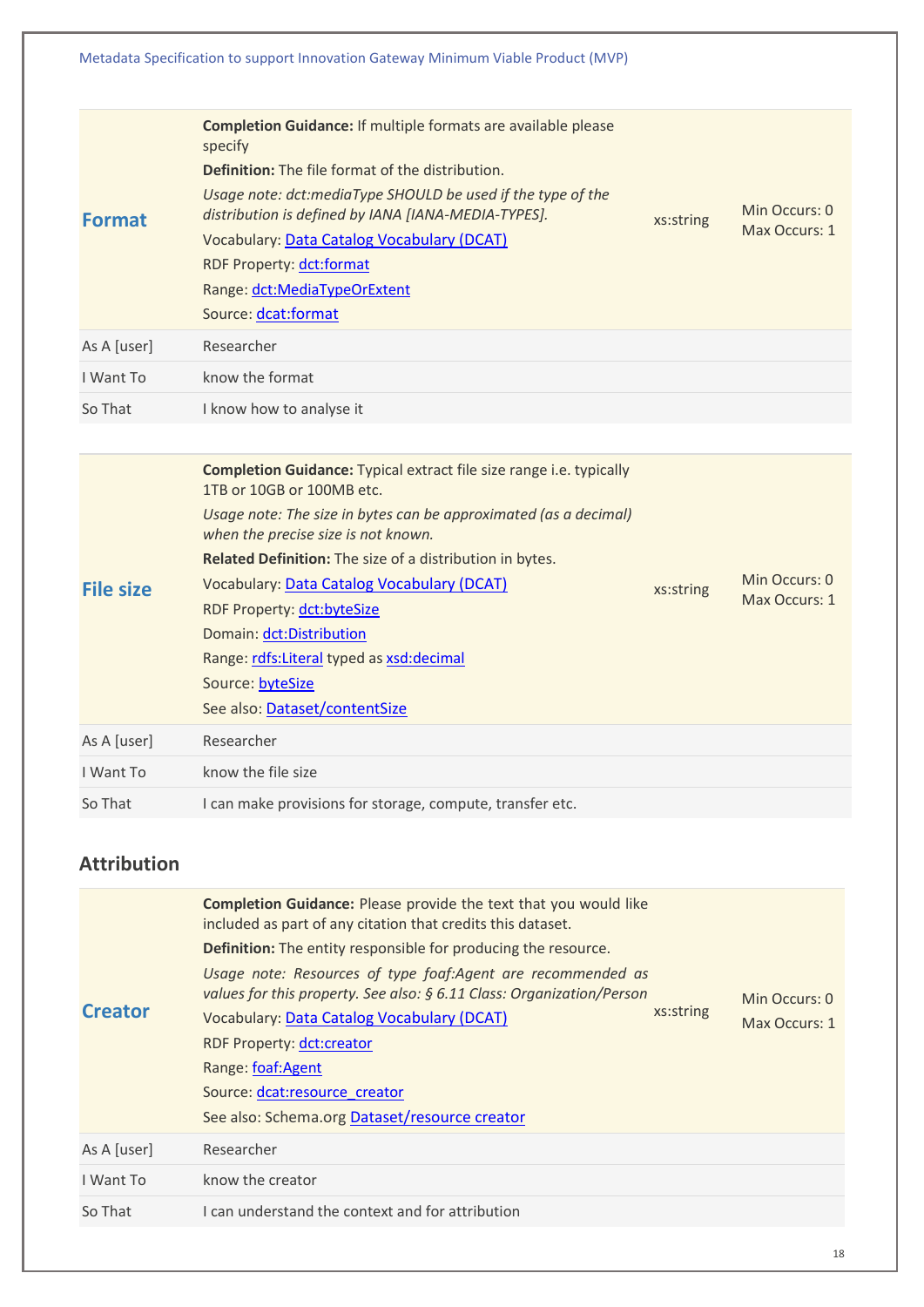<span id="page-18-0"></span>

| <b>Citations</b> | <b>Completion Guidance:</b> Please provide a list of known citations, if<br>available<br><b>Definition:</b> A related resource, such as a publication, that<br>references, cites, or otherwise points to the catalogued resource.<br>Usage note: In relation to the use case of data citation, when the<br>catalogued resource is a dataset, the dct:isReferencedBy property<br>allows to relate the dataset to the resources (such as scholarly<br>publications) that cite or point to the dataset. Multiple<br>dct:isReferencedBy properties can be used to indicate the dataset xs:string<br>has been referenced by multiple publications, or other resources.<br>Usage note: This property is used to associate a resource with the<br>resource (of type dct: Resource) in question. For other relations to<br>resources not covered with this property, the more generic property<br>dct:qualifiedRelation can be used.<br><b>Vocabulary: Data Catalog Vocabulary (DCAT)</b><br>RDF Property: dct:isReferencedBy<br>Source: dcat:resource is referenced by | Min Occurs: 0<br>Max Occurs: * |
|------------------|-----------------------------------------------------------------------------------------------------------------------------------------------------------------------------------------------------------------------------------------------------------------------------------------------------------------------------------------------------------------------------------------------------------------------------------------------------------------------------------------------------------------------------------------------------------------------------------------------------------------------------------------------------------------------------------------------------------------------------------------------------------------------------------------------------------------------------------------------------------------------------------------------------------------------------------------------------------------------------------------------------------------------------------------------------------------|--------------------------------|
| As A [user]      | Researcher                                                                                                                                                                                                                                                                                                                                                                                                                                                                                                                                                                                                                                                                                                                                                                                                                                                                                                                                                                                                                                                      |                                |
| I Want To        | know how to cite the asset                                                                                                                                                                                                                                                                                                                                                                                                                                                                                                                                                                                                                                                                                                                                                                                                                                                                                                                                                                                                                                      |                                |
| So That          | I can appropriately cite the resource in my research publications                                                                                                                                                                                                                                                                                                                                                                                                                                                                                                                                                                                                                                                                                                                                                                                                                                                                                                                                                                                               |                                |
|                  |                                                                                                                                                                                                                                                                                                                                                                                                                                                                                                                                                                                                                                                                                                                                                                                                                                                                                                                                                                                                                                                                 |                                |
|                  | <b>Completion Guidance Please provide a Digital Object Identifier if</b><br>available                                                                                                                                                                                                                                                                                                                                                                                                                                                                                                                                                                                                                                                                                                                                                                                                                                                                                                                                                                           |                                |

<span id="page-18-1"></span>**[DOI](https://hdronboard.metadata.works/#/122894/dataElement/123187) Definition** Digital Object Identifier. Provides an actionable, interoperable, persistent link Actionable – through use of identifier syntax and network resolution mechanism (Handle System®) Persistent – through combination of supporting improved handle infrastructure (registry database, proxy support, etc) and social xs:string infrastructure (obligations by Registration Agencies) Interoperable – through use of a data model providing semantic interoperability and grouping mechanisms. Vocabulary: [DOI Data Dictionary](https://www.doi.org/doi_handbook/schemas/dd/index.html) Source: [DOI](https://www.doi.org/doi_handbook/schemas/dd/idd_DoiName.html) Min Occurs: 0 Max Occurs: 1 As A [user] Researcher

| I Want To | know the persistent link |
|-----------|--------------------------|
|           |                          |

So That I can cite and discover the asset